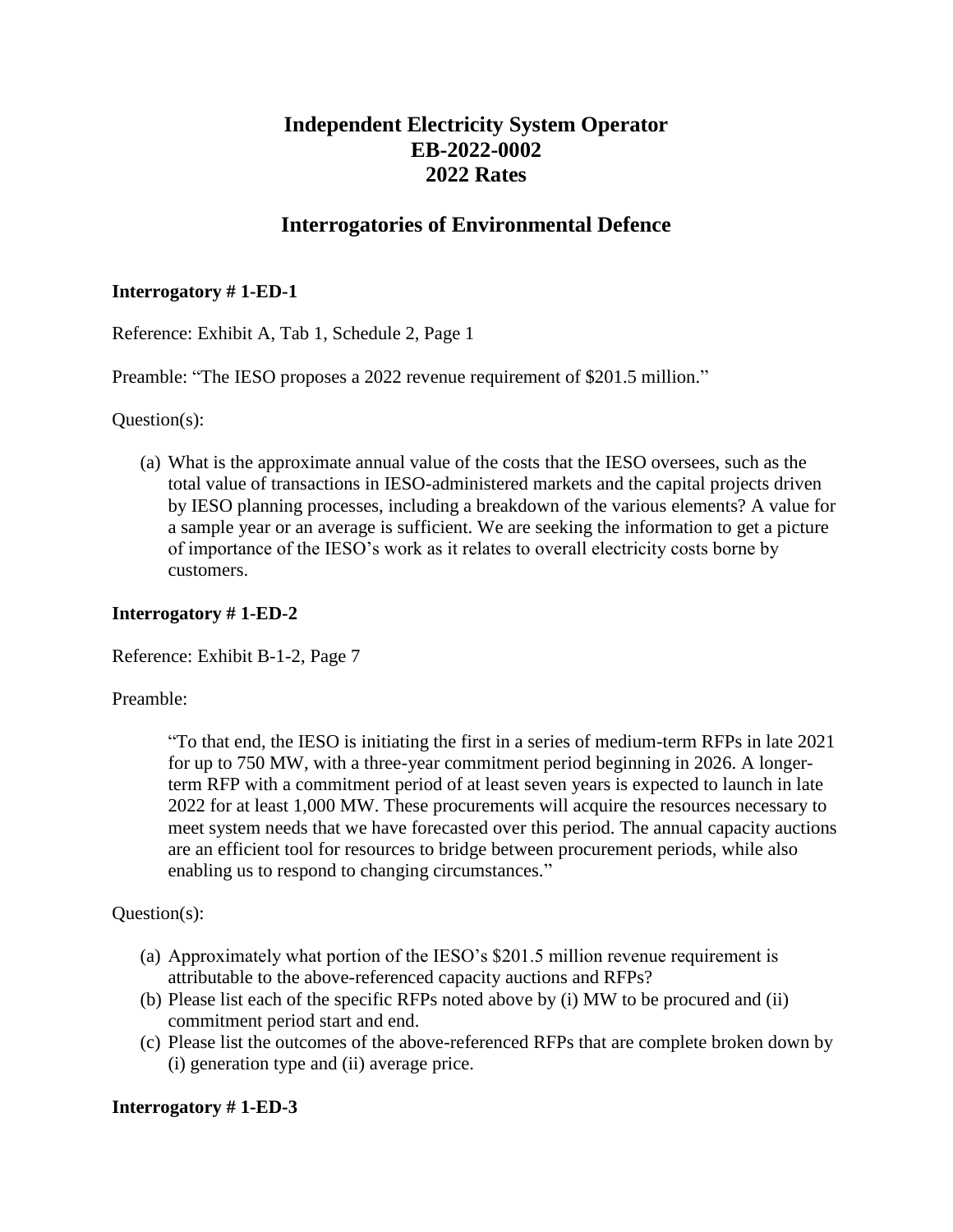Reference: Exhibit B-1-2, Page 13

Preamble:

"With a budget of \$692 million, the current suite of programs is forecasted to achieve 440 MW of peak demand savings and 2.7 TWh of energy savings."

#### Question(s):

- (a) Please express the IESO's 2022 CDM programming as a LUEC figure.
- (b) What are the total benefits (gross benefits and net of costs) forecast from the IESO's 2022 CDM program according to (i) the TRC test and (ii) the SCT test.
- (c) Please express the IESO's 2022 CDM programming as a cost (or savings) per tonne of avoided CO2e figure.

### **Interrogatory # 1-ED-4**

Reference: Exhibit B-1-2, Page 13 and the attached materials regarding OPG sales of credits

Preamble:

Per Exhibit B-1-2, Page 13: "At 94 per cent emissions free in 2020, Ontario has the one of the lowest emitting electricity systems in North America, if not the world."

- (a) Please describe the approach taken by the IESO with respect to the environmental attributes for the electricity it purchases on behalf of Ontario. For instance, does the IESO sell those environmental attributes, and if it does, does it use that revenue to reduce its revenue requirement? If it does not sell the attributes, please explain the reasoning behind that decision.
- (b) Is the IESO considering sales of its environmental attributes in 2022 or in future years?
- (c) How many MWh of clean energy credits (i.e. environmental attributes) did OPG sell in 2020? What percent of Ontario's electricity grid was carbon emission free in 2020 after netting out those sales?
- (d) Is the IESO responsible for determining whether OPG should sell the environmental attributes relating to OEB-rate-regulated assets and for how any proceeds should be used? If not, which entity is responsible and is does the IESO's mandate including providing advice to that entity?

#### **Interrogatory # 1-ED-5**

Reference: Exhibit B-1-2, Page 14

Preamble: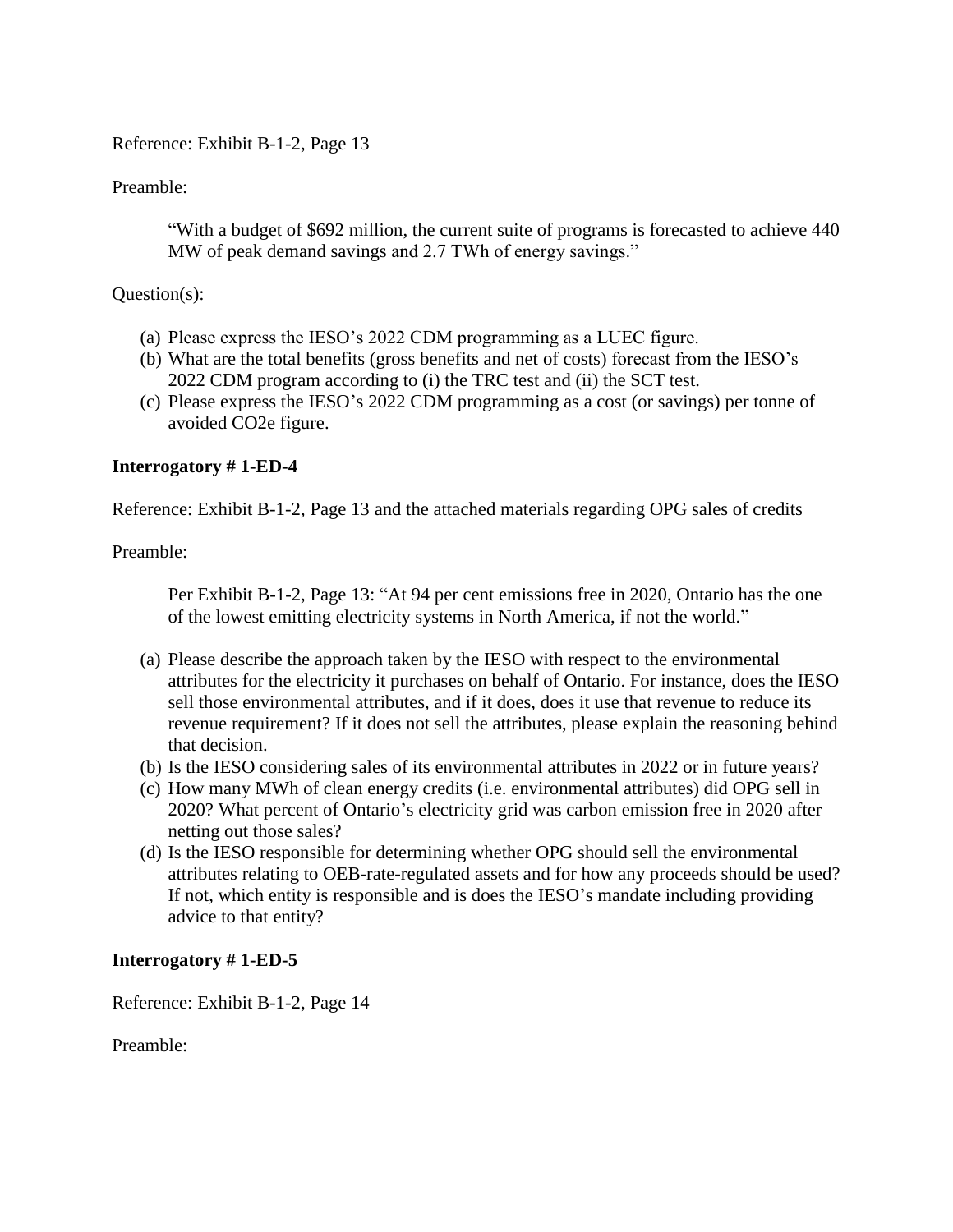With respect to decarbonization efforts, including the new gas moratorium and pathways study, the IESO states as follows: "In addition to electricity system benefits, these initiatives will also help achieve other policy objectives, such as economic development and job creation. The scope and magnitude of this new work will require some additional resources with expertise in a number of specific areas. These include research and analysis, modelling and simulations, system operations, contract management, communications, settlements, finance and other critical functions."

### Question(s):

(a) If the IESO is required based on government directives to take steps that will increase costs above forecast for 2022 relating to decarbonization or otherwise, how will it secure the funding to take those steps? Could a deferral or variance account be created for that purpose?

#### **Interrogatory # 1-ED-6**

Reference: Exhibit B-1-2, Page 20

Preamble:

#### **Average FTEs**

| <b>Full-Time Equivalents (FTEs)</b> |     | 2021 Budget 2022 Budget 2023 Budget 2024 Budget |                |     |
|-------------------------------------|-----|-------------------------------------------------|----------------|-----|
| <b>Baseline</b>                     | 713 | 706                                             | 716            | 705 |
| MRP Post-go live                    |     | 3                                               | 18             | 21  |
| Resource Adequacy                   |     | 3                                               | 4              | 4   |
| <b>Enabling Resources</b>           |     | 1                                               | $\overline{2}$ | 2   |
| Other initiatives                   |     | 10                                              | 11             | 9   |
| Pathway to zero emissions           |     | 7                                               |                |     |
| Core Operations                     | 713 | 730                                             | 751            | 741 |
| Market Renewal Program              | 81  | 97                                              | 101            | 10  |
| <b>Total FTEs</b>                   | 794 | 827                                             | 852            | 751 |

Question(s):

(a) The proposed staffing levels seem modest in comparison to staffing required to costeffectively procure capacity and energy to meet forecast deficits, replace expiring contracts, and address economy-wide decarbonization. If it becomes clear that additional staff are necessary, what steps can be taken to ensure cost recovery?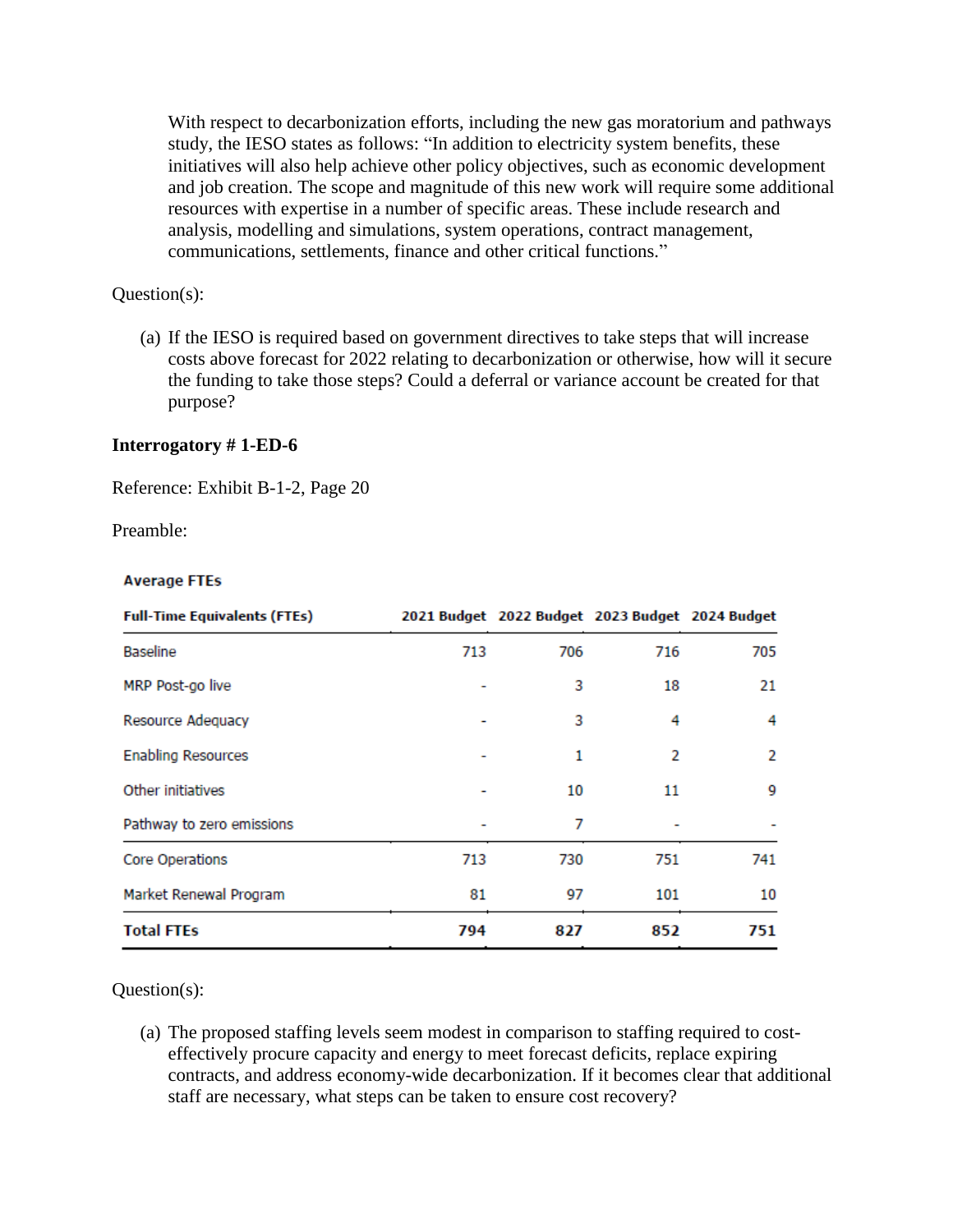(b) How much capacity will be purchased by the IESO in 2022 (KW)? Please also provide a rough high-level estimate of the cost of that capacity over the lifetime of the contracts.

#### **Interrogatory # 1-ED-7**

Reference: Exhibit B-1-2, Page 20

#### Preamble:

Risk: Regulatory Change. A regulatory decision is made that impedes the ability of the IESO to enhance competition.

#### **Risk Assessment: Medium**

#### **Risk Mitigation Approach**

While the Ontario Energy Board (OEB) is typically aligned with IESO direction for achieving a more competitive electricity market, in making decisions, the OEB will give significant weight to past decisions which may impede market competition. The IESO will seek to engage the OEB in support of a coordination framework to enable ongoing education and strengthen the understanding of the foundational Market Renewal Program (MRP) or wider market or grid-operation changes.

#### Question(s):

(a) Please provide a list of potential regulatory decisions that are contemplated by the above passage.

#### **Interrogatory # 1-ED-8**

Reference: Exhibit C, Tab 2, Schedule 1, Page 2

The IESO commissioned a study on the IESO Regulatory Scorecard by John Todd of Elenchus and filed it in EB-2017-0150, Exhibit C-1-1, Attachment 1. It stated at page 36:

"[S]ince system losses are important to Ontario's electricity users it is reasonable to suggest that a comprehensive metric would be a useful indicator of the performance of the industry with respect to optimizing the various types of investment and grid management opportunities that impact on transmission system losses. …

It may be reasonable to give further consideration to including a measure of the cost efficiency of transmission losses in the IESO scorecard in the future. Factors to consider include the degree of control that the IESO has over transmission losses and the division of responsibilities between the IESO and transmission owner/operators. In addition, further work would be needed to develop an acceptable methodology for calculating transmission loss metrics that factors in cost optimization."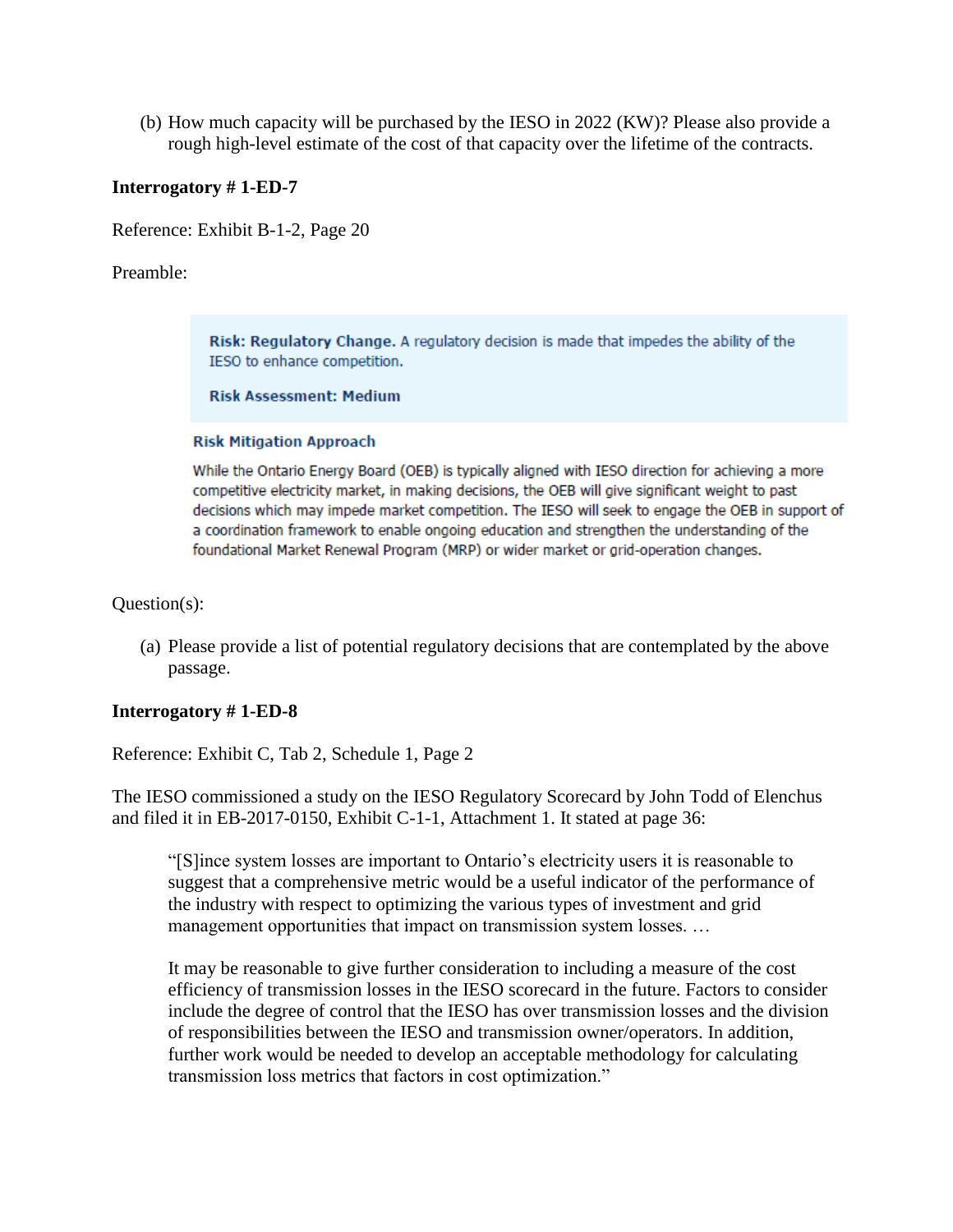Questions:

- (a) Does the IESO agree with John Todd that "system losses are important to Ontario's electricity users."?
- (b) Does the IESO agree with John Todd that "a comprehensive metric would be a useful indicator of the performance of the industry with respect to optimizing the various types of investment and grid management opportunities that impact on transmission system losses."?
- (c) Has the IESO given further consideration to including a measure of the cost efficiency of transmission losses in the IESO scorecard and if not, when does it believe it would be the appropriate time to do so?
- (d) Please provide a table with the following data for the most recent five years that this data is available:
	- i. Annual transmission losses (MWh);
	- ii. Annual transmission losses as a percent of annual demand;
	- iii. The ratio of the figure in (ii) to the peak demand (peak hour); and
	- iv. Transmission losses at the time of system peak demand as a percentage of system peak demand (peak hour).
- (e) What share of supply costs are currently reflected in market prices? Please provide a detailed answer, including appropriate references to the Global Adjustment ("GA") and Hourly Ontario Electricity Price ("HOEP").
- (f) Please describe at a qualitative level the percent of energy costs that are reflected outside of market prices (i.e. outside of HOEP). Please also estimate the approximate percent of energy costs reflected outside of market prices (i.e. outside of HOEP).
- (g) Please describe at a qualitative level the percent of operating costs that are reflected outside of market prices (i.e. outside of HOEP). Please also estimate the approximate percent of operating costs reflected outside of market prices (i.e. outside of HOEP).
- (h) Please complete this table to the best of the IESO's ability, making and stating assumptions, simplifications, and caveats as necessary:

| Breakdown of Total Electricity Supply Costs |                 |      |                                       |      |  |
|---------------------------------------------|-----------------|------|---------------------------------------|------|--|
|                                             | Operating costs |      | Capital costs   Return/profit   Total |      |  |
| % reflected in HOEP                         |                 |      |                                       | 100% |  |
| % reflected in GA                           |                 |      |                                       | 100% |  |
| % elsewhere                                 |                 |      |                                       | 100% |  |
| Total                                       | 100%            | 100% | 100%                                  |      |  |

(i) Please complete this table to the best of the IESO's ability, making and stating assumptions, simplifications, and caveats as necessary:

| Breakdown of Total Electricity Supply Costs |              |          |       |  |
|---------------------------------------------|--------------|----------|-------|--|
|                                             | Energy costs | Capacity | Total |  |
|                                             |              | costs    |       |  |
| % reflected in HOEP                         |              |          | 100%  |  |
| % reflected in GA                           |              |          | 100%  |  |
| % elsewhere                                 |              |          | 100%  |  |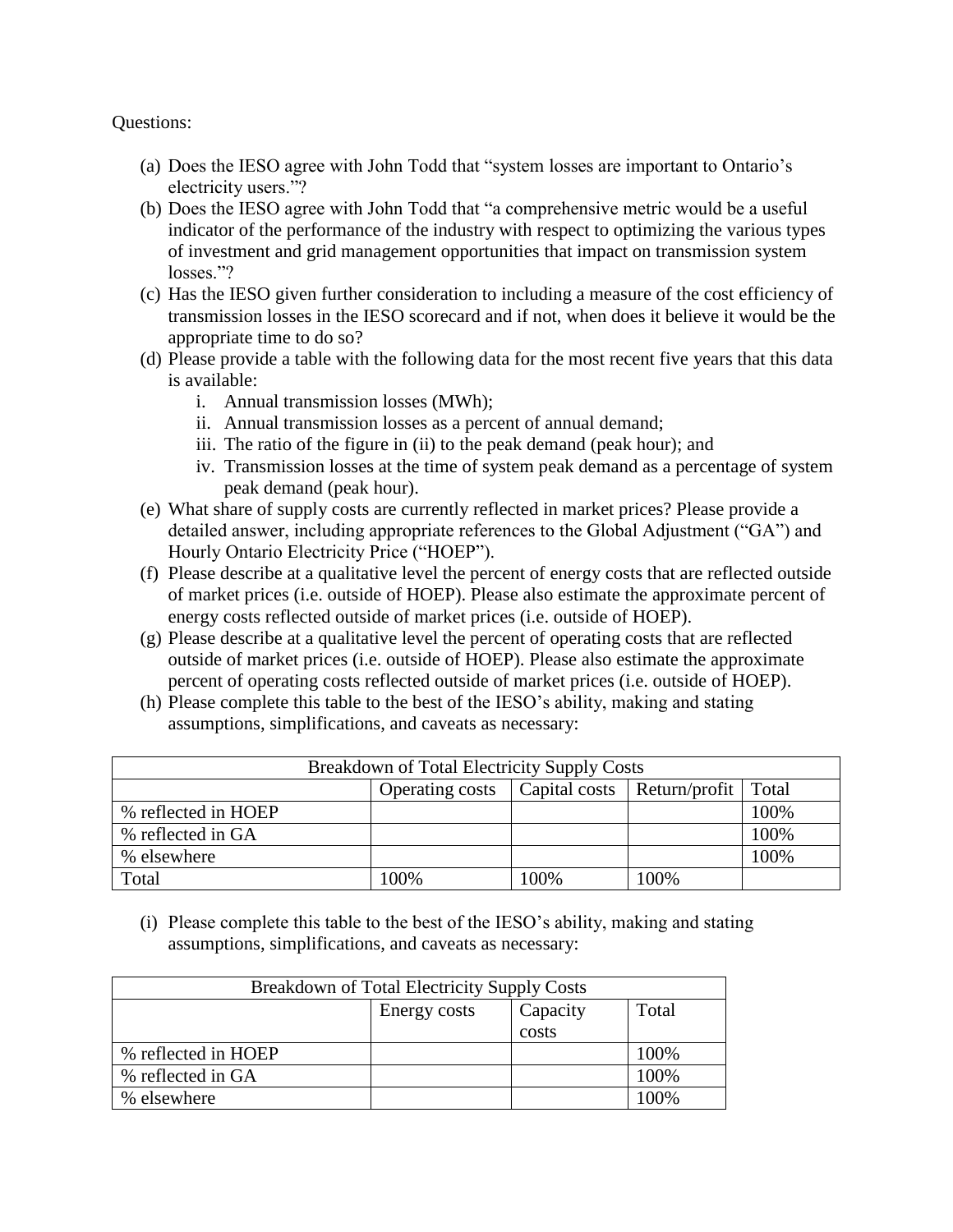| m<br>`otal<br>$\overline{\phantom{a}}$ | 100% | 00% |  |
|----------------------------------------|------|-----|--|
|----------------------------------------|------|-----|--|

#### **Interrogatory # 1-ED-9**

Reference: Exhibit C, Tab 3, Schedule 1

Preamble:

As set out in Exhibit  $A-1-2-2022$  Submission, the IESO is requesting approval to charge proponents a fee for the activities the IESO undertakes to reliably integrate new or modified facilities to the IESO-Controlled Grid (ICG).

#### Question(s):

- (a) Please confirm whether the reliable integration fee will be applied to customers seeking to connect to a local distribution company's grid.
- (b) Please defined the IESO-controlled grid and provide a map or figure differentiating the ICG from electricity distribution systems.
- (c) Is there a MW threshold under which a project will would not be charged a reliable integration fee?
- (d) Approximately how much would the IESO anticipate charging through the reliable integration fee on an annual basis?
- (e) Approximately how much will the reliable integration fee cost on a per-project basis? Please provide a response on a rough, best-estimate basis with caveats as necessary. Please also differentiate by the size of the facility (MW).
- (f) Are certain kinds of generation more or less likely to raise reliability issues in the connection assessments undertaken by the IESO through this fee?

#### **Interrogatory # 1-ED-10**

Reference: Exhibit D, Tab 1, Schedule 1, p. 5-6

Preamble:

"The Minister has asked the IESO to evaluate a moratorium on procuring new natural gas generating stations and to develop a pathway to decarbonization in the electricity sector.4 The IESO will provide this additional analysis by November 2022. This effort is currently structured to support the development of a proposed pathway, but does not account for the resources needed for implementation. The budget for 2022 includes resources for additional staff and technical consultants to undertake the analysis, design and stakeholder engagement necessary to develop a plan to phase-out gas generation in a cost-effective and reliable way for Ontarians."

#### Question(s):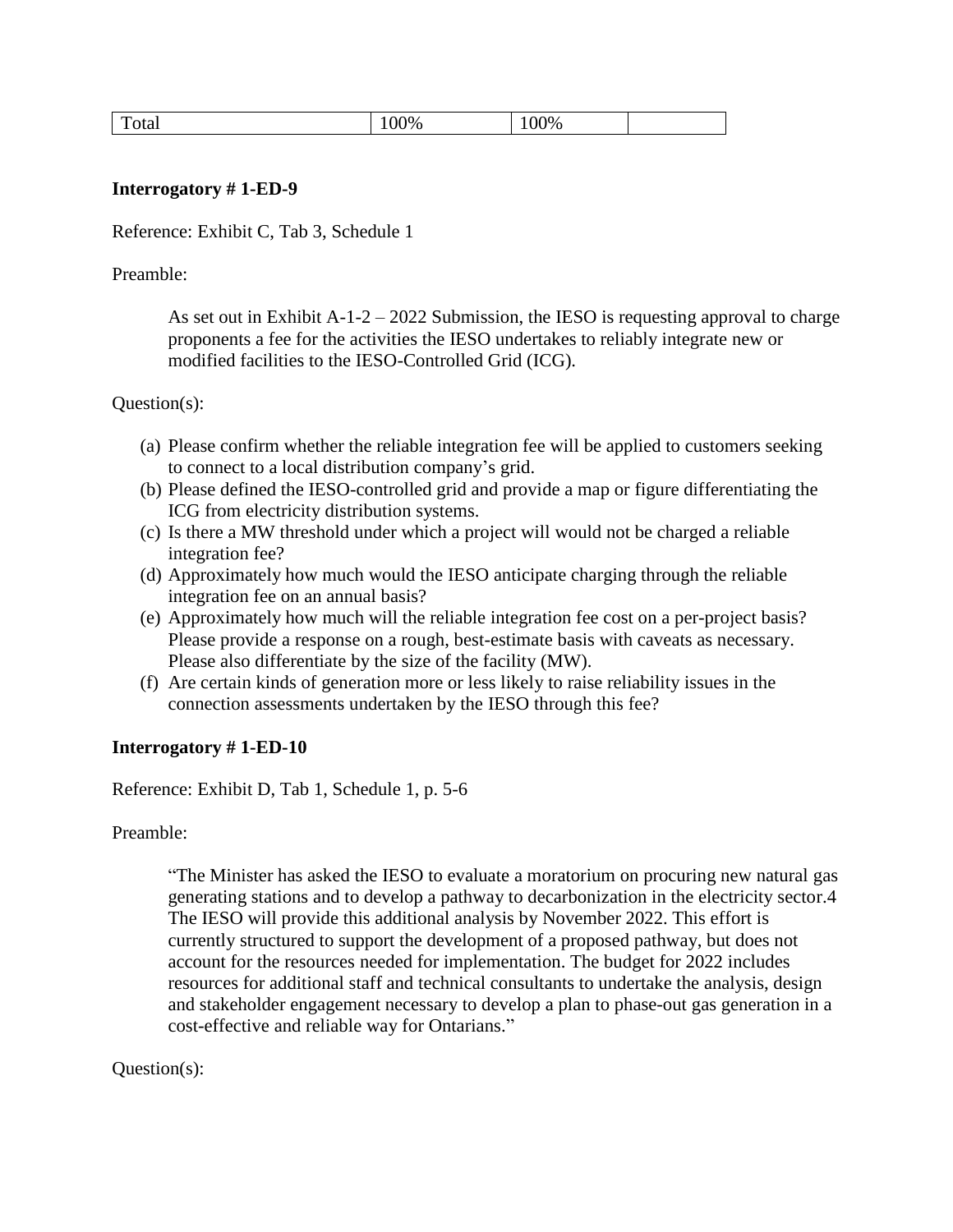(a) Please provide a complete breakdown of the above-referenced budget for the pathways study.

### **Interrogatory # 1-ED-11**

Reference: Exhibit G-1-1 Attachment 4, Page 16

Preamble:

Through the Reliability Standards Review stakeholder engagement, the IESO reviewed assumptions related to compliance with Northeast Power Coordinating Council (NPCC) resource adequacy standards (NPCC "Directory 1"), including assumptions for non-firm imports. Through this engagement, the IESO proposed a methodology to determine an appropriate assumption for non-firm imports which takes into account the NPCC Review of Interconnection Assistance Reliability Benefits study. The Reliability Standards Review concluded on April 9, 2021.

The stakeholdered methodology to determine an appropriate assumption for non-firm imports will be included in the assessments for the 2021 Annual Planning Outlook (APO).

Question(s):

- (a) Please describe the changes in methodology at a high level, and quantify the impact (MW, \$, and %) on the level of non-firm imports that is now considered appropriate to assume in resources adequacy studies.
- (b) Please confirm that these assumptions can have major financial impacts through the capacity that the IESO will need to procure.
- (c) Please confirm whether the IESO will continue this work in an effort to lower costs if possible in 2022 or the future.

#### **Interrogatory # 1-ED-12**

Reference: Exhibit G-1-1 Attachment 4, Page 25

Preamble: Market surveillance panel recommendation:

"The IESO should immediately cease reimbursements to gas generators of carbon cost payments."

Question(s):

- (a) Has the IESO received specific government direction regarding this recommendation? If yes, please provide the documentation containing that direction.
- (b) Please confirm that the IESO has declined to follow this recommendation.
- (c) Please confirm whether the IESO is open to reconsidering its response.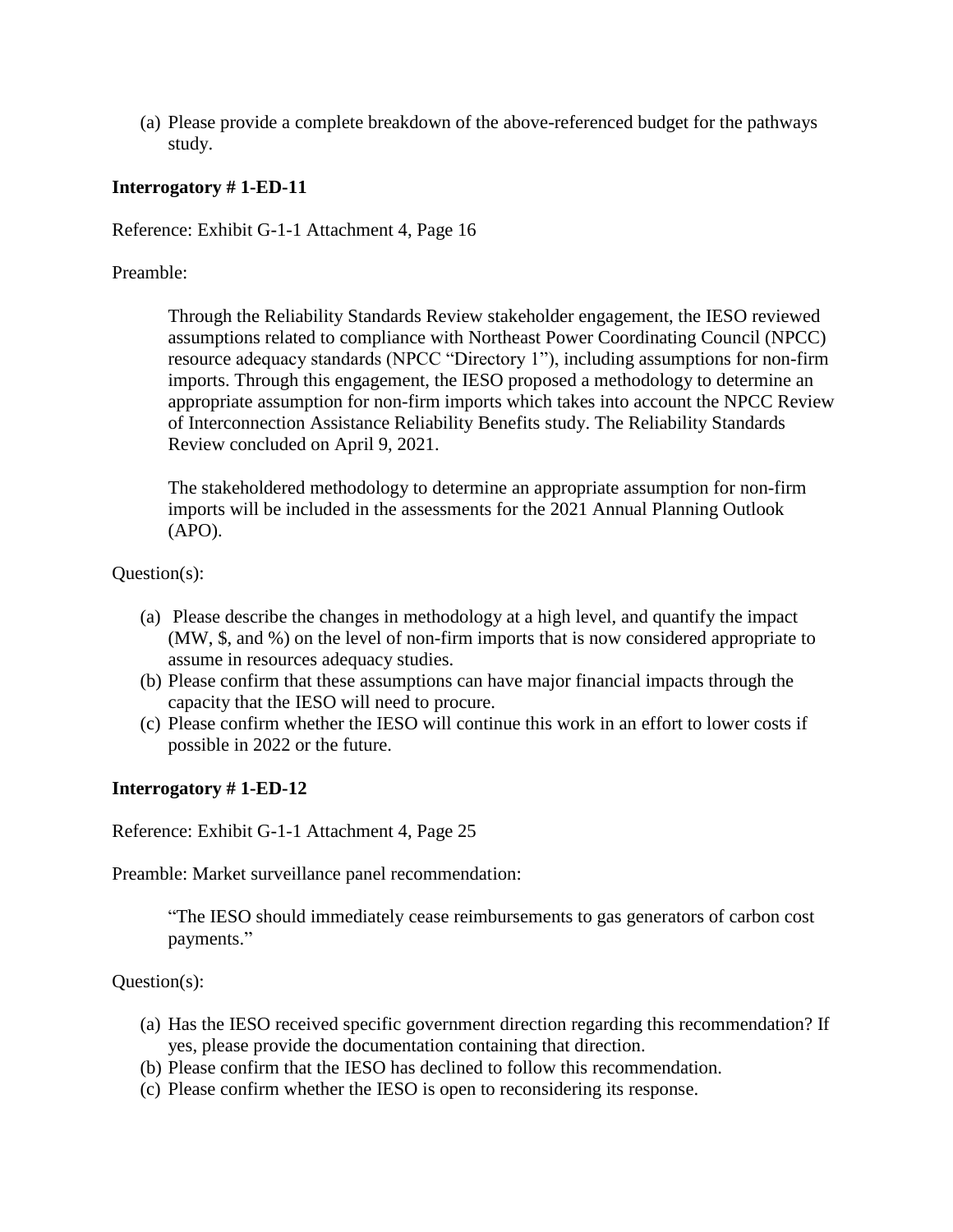(d) Please confirm that following through with this recommendation would not increase the IESO's requested revenue requirement.

#### **Interrogatory # 1-ED-13**

Reference: Exhibit G-1-1 Attachment 4, Page 27

Preamble:

"As noted in response to recommendation 3-3 from the Market Surveillance Panel's September 2021 report, in the short term, the RT-GCG program will continue to reimburse carbon costs to ensure reliability consistent with the current program design as set out in 2017. In the future, the Market Renewal Program (MRP) will introduce the enhanced realtime unit commitment process which will facilitate enhanced competition between generators based on their all-in costs, including carbon costs. MRP is expected to be in service by November 2023."

### Question(s):

- (a) Please confirm that this does not entail ceasing the reimbursement of generators or preserving the incentives of the carbon price.
- (b) Could the IESO adjust the dispatch order *as if* the carbon price was added to gas generation to preserve the carbon price impact? Please discuss. Please indicate the cost to do so in 2022 if implemented immediately.

### **Interrogatory # 1-ED-14**

Reference: Exhibit G-1-1 Attachment 4, Page 27

Preamble: Market surveillance panel recommendation:

"If the IESO does reimburse gas generators for carbon cost payments, the total annual reimbursement from the IESO should be made public to improve transparency, beginning with the total reimbursement to gas generators for 2019 that was made in 2021."

#### Question(s):

(a) Please provide the above-referenced information or provide a link to where it is publicly available. If only draft or partial details are available, please provide those.

#### **Interrogatory # 1-ED-15**

Reference: Exhibit B

Preamble: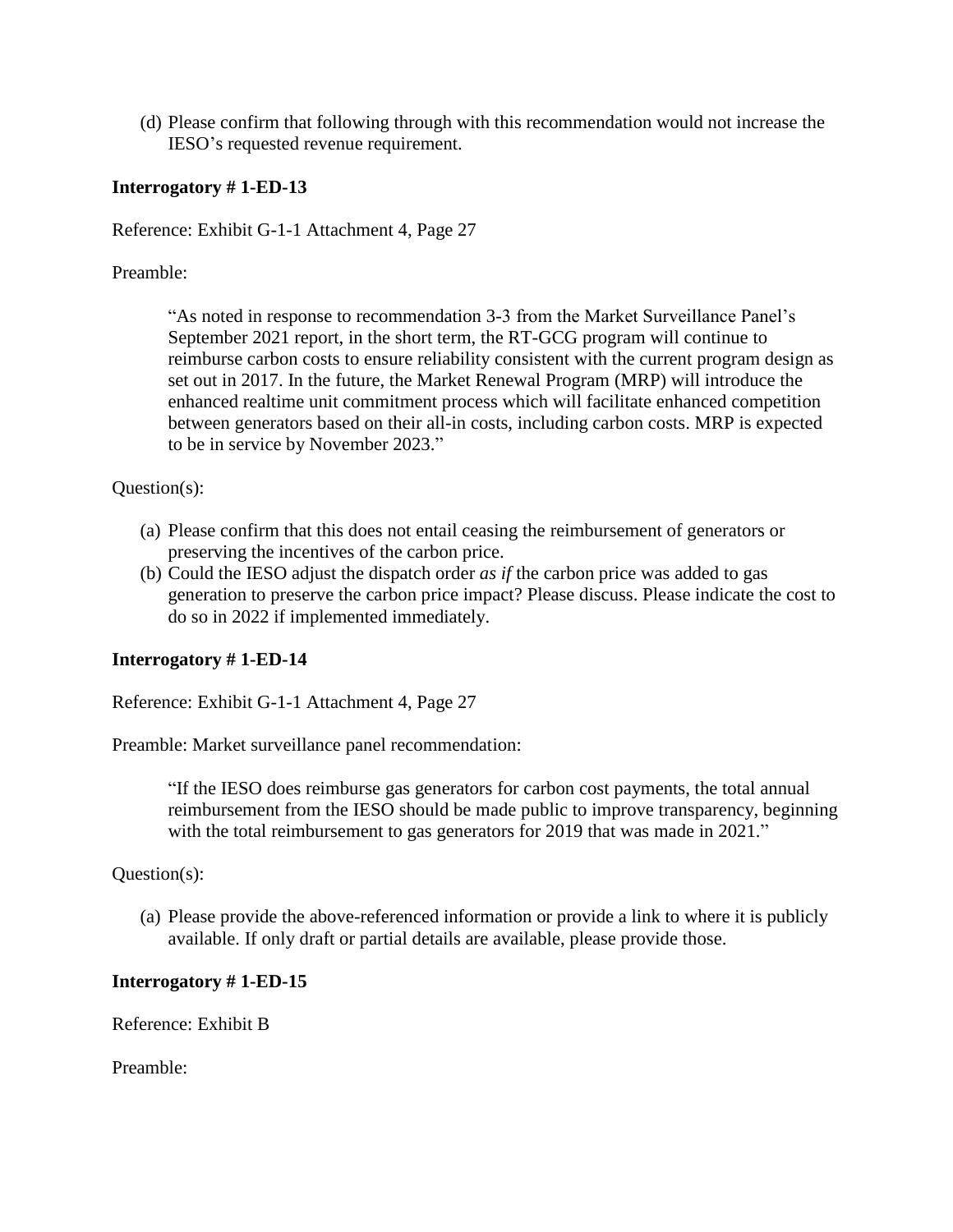Question(s):

- (a) The OEB has prepared a report for the Ministry of Energy on an Optional Enhanced Time of Use rate structure. If this were to be implemented, what tasks would fall to the IESO? Would these entail additional costs or staff work for the IESO? If yes, how much?
- (b) The OEB report on the optional enhanced rate structure briefly discussed implementation issues relating to net metering.<sup>1</sup> Customers with net metering are typically made to switch to tiered rates (from TOU rates) when they get a net meter. This means that customers with net metering will not be able to benefit from the new optional enhanced TOU rates. This would rule out a number of proactive customers who might otherwise be interested in the optional rate. Does the IESO have tools or mechanisms to resolve that issue? Please explain. If yes, would that fix entail additional costs or staff work for the IESO? If yes, how much?
- (c) Net metering is currently not available for residential customers with local storage that do not also have renewable generation. If that were to change (e.g. via a change to the regulation), what steps would the IESO need to take to implement that change and what costs and staff time would be required from the IESO.

### **Interrogatory # 1-ED-16**

Reference: Exhibit A, Tab 1, Schedule 2, Page 1

Preamble: "The IESO proposes a 2022 revenue requirement of \$201.5 million."

Question(s):

- (a) When did the IESO develop its proposed budget of \$201.5 million for 2022? Please provide as specific of an answer as possible.
- (b) For the point in time when the IESO developed the \$201.5 million budget, please provide the underlying planning assumptions:
	- i. Short term electricity demand forecast;
	- ii. Long term electricity demand forecast;
	- iii. Low, medium, and high electric vehicle penetration forecasts (# of vehicles and impact on electricity demand);
	- iv. Government directives on electric vehicles; and
	- v. Forecast impacts on electricity demand from electrification of heating.
- (c) For each of the items in (b), please provide the IESO's *latest* assumptions, or where they are unchanged, please state so.
- (d) Please describe how any changed assumptions could impact IESO's costs.
- (e) If those assumptions change between now and the end of 2022 necessitating increased spending, how can the IESO ensure cost recovery? Could a deferral or variance account be created for that purpose?

### **Interrogatory # 1-ED-17**

 $\overline{a}$ 

<sup>1</sup> https://www.oeb.ca/sites/default/files/Report-Design-of-an-Optional-Enhanced-Time-of-Use-Price-20220331.pdf, p. 58.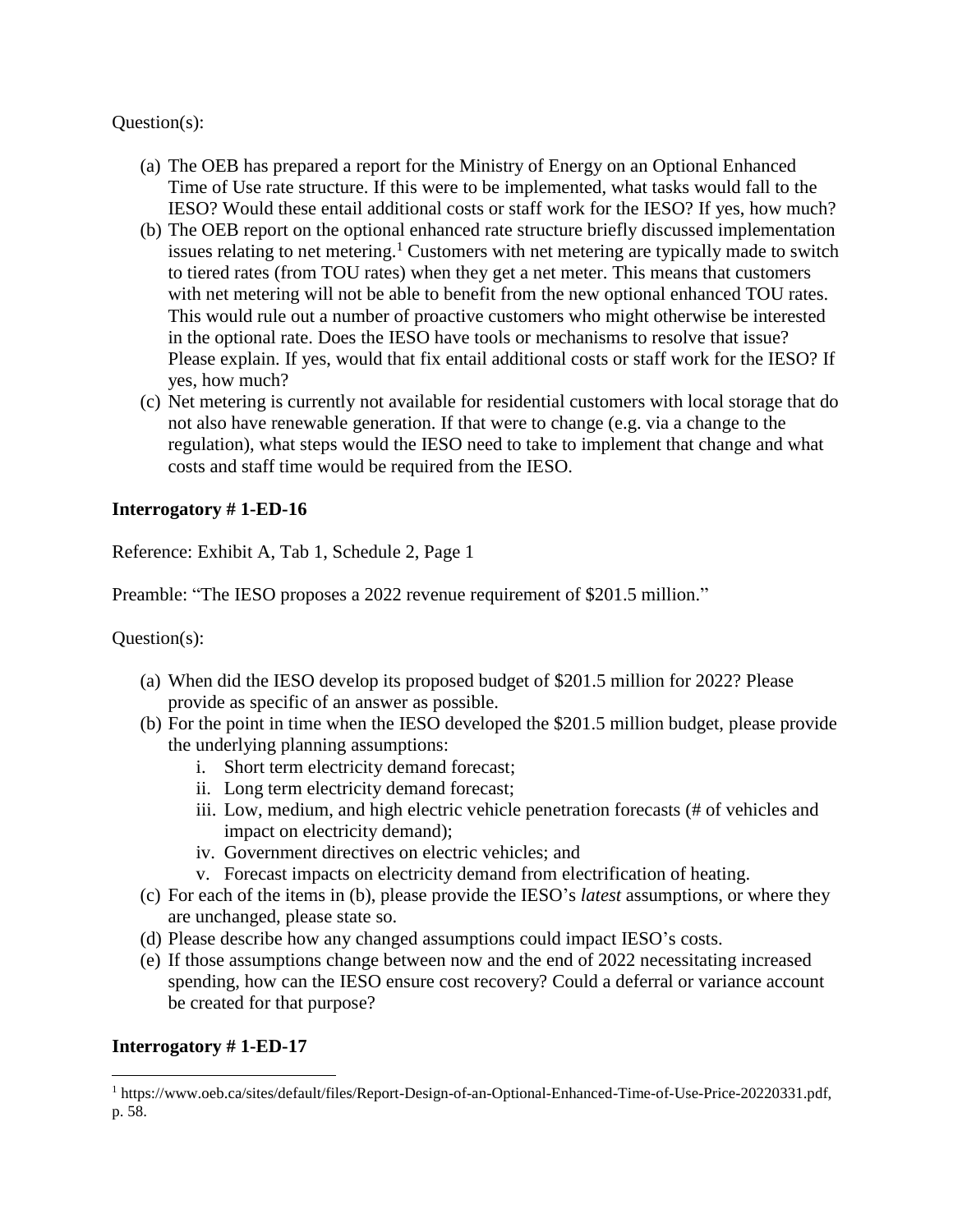#### Reference: Exhibit G-2-1

#### Preamble:

MRP high level design began with two streams: the energy stream and the capacity stream (known as the Incremental Capacity Auction (ICA)). In July 2019, further work on the ICA portion of the program was stopped as a result of updated planning assumptions and in response to stakeholder feedback.

#### Questions:

(a) In light of increasing capacity gaps expected in the future, is the IESO considering resuming the Incremental Capacity Auction stream of market renewal? If not now, what conditions would convince the IESO to resume this stream?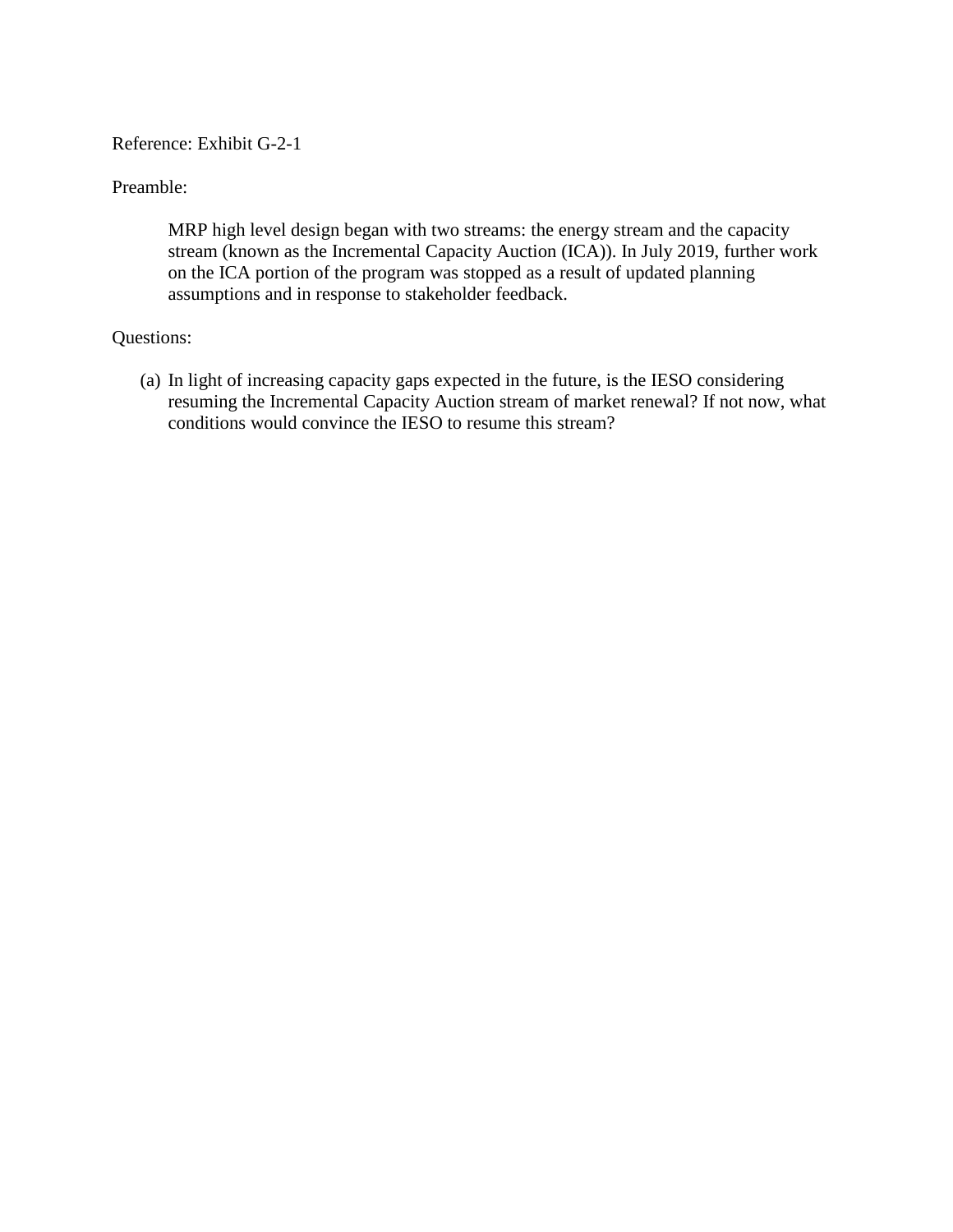

May 2, 2022

## **BY EMAIL AND RESS**

**Nancy Marconi** Registrar Ontario Energy Board 2300 Yonge Street, Suite 2700, P.O. Box 2319 Toronto, Ontario M4P 1E4

Dear Ms. Marconi:

### **Re: Ontario Power Generation Clean Energy Credits**

I am writing on behalf of Environmental Defence to request that the Ontario Energy Board (OEB) re-open or institute a new proceeding to consider issues relating to Ontario Power Generation's ongoing sales of clean energy credits arising from its OEB-rate-regulated assets. Ontario ratepayers have paid for these clean energy resources. By selling these credits into other jurisdictions, OPG may be undermining Ontario businesses and municipalities that wish to or are required to reduce their carbon footprint and report on those efforts.

# **Background**

It appears that OPG has been selling clean energy credits to buyers outside of Ontario for some time now. This became public only very recently. These credits allow the purchaser to "prove that the electricity they consume from the grid comes from clean generation sources, even if they operate within an electricity grid that includes high-emitting generation sources."[1](#page-10-0) The credits cannot be double-counted.<sup>[2](#page-10-1)</sup> Therefore, when a purchaser secures the right to say they are consuming clean energy with respect to a volume of electricity, that right is taken from Ontario electricity consumers.

OPG sells clean energy credits associated with its OEB-rate-regulated assets, namely its regulated nuclear and hydro facilities.<sup>[3](#page-10-2)</sup> These assets are paid for by Ontario electricity consumers through payment amounts approved by the OEB. OPG does not sell clean energy credits from its unregulated assets under contract with the IESO as the IESO prohibits doing so in its contracts.

<span id="page-10-0"></span> <sup>1</sup> OPG, Clean energy credit program, https://www.opg.com/climate-change/cec-program/.

<span id="page-10-1"></span><sup>2</sup> *Ibid*. 3 *Ibid*.

<span id="page-10-2"></span>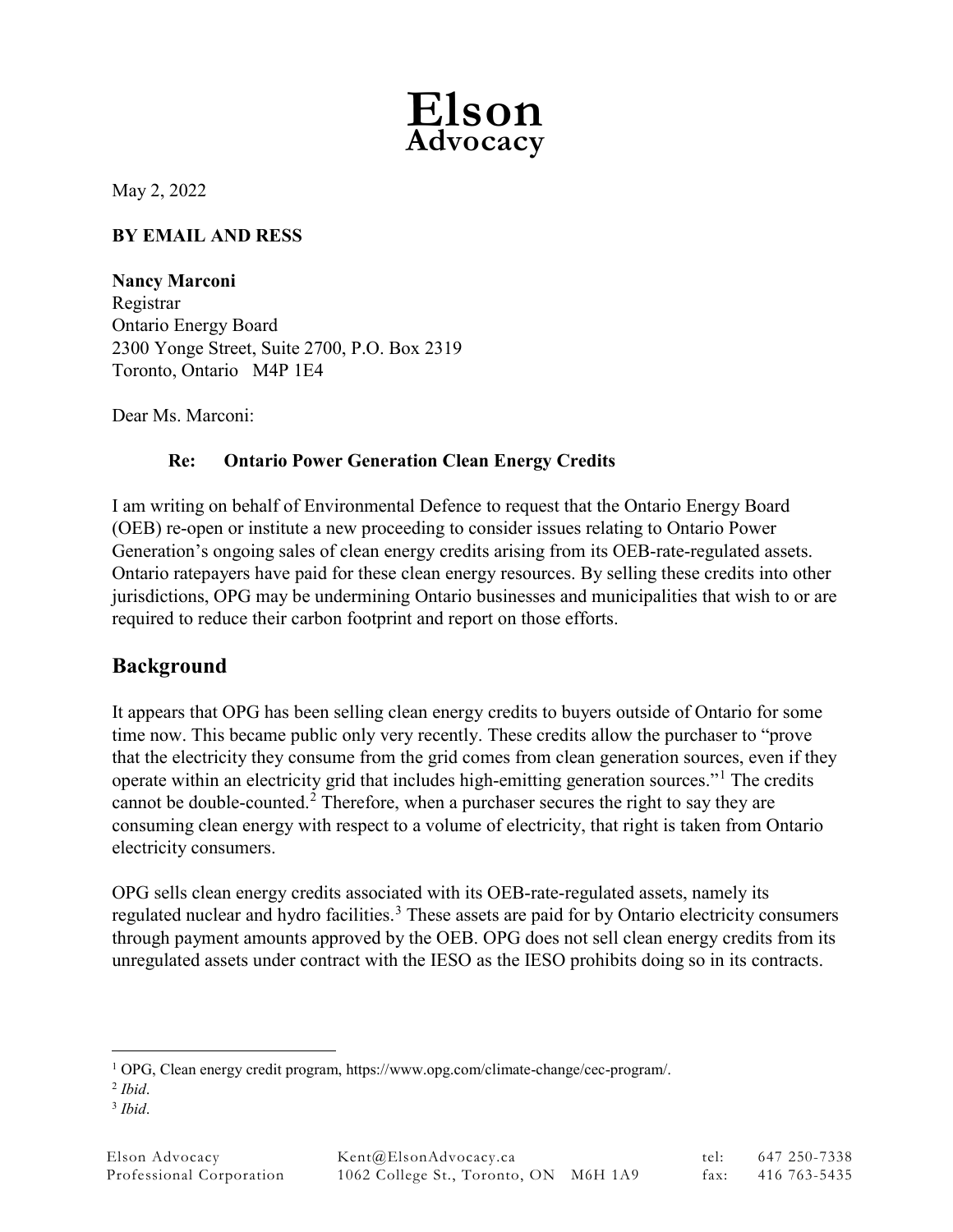OPG sells these credits though third party registries such as the Midwest Renewable Energy Tracking System (M-RETS) or via Attestation Letters.<sup>[4](#page-11-0)</sup> It is not yet clear (a) when these sales began, (b) how many have been sold (number of megawatt-hours or value of revenue), (c) how many are forecast to be sold, and (d) what the average carbon intensity is for the remaining energy in Ontario.

As the OEB is likely aware, the IESO is exploring a voluntary clean energy credit market for Ontario. That is a separate process and Environmental Defence is not asking the OEB to address this initiative. The ongoing OPG sales are different as they involve sales into other jurisdictions of assets and rights that have been paid for by Ontario electricity consumers.

# **Potential harm to customers**

The selling of clean energy credits has the potential to harm customers.

## **Benefits lost to Ontarians**

The potential harm to Ontarians is illustrated by the IESO's practice regarding environmental attributes and clean energy credits in its contracts with generators. The IESO reserves the environmental attributes in its contracts for the benefit of Ontarians. Therefore, generators, including OPG, cannot sell clean energy credits for the power they sell through IESO contracts. The IESO presumably does this because environmental attributes have real value that should remain with the Ontarians that have purchased the power in question.

When clean energy credits are sold by OPG, the value that is transferred to the purchaser is taken from Ontario electricity customers. If a purchaser has bought the right to claim they consume a MWh of carbon-free power, this same right was lost to Ontarians because there can be no double counting. This is a real loss that could have significant ramifications for Ontario businesses, municipalities, and all ratepayers.

### **Businesses**

OPG's clean energy credit sales may harm businesses by undermining their ability to meet corporate carbon targets, qualify for ethical accreditation, and report on carbon emissions.

Many companies have set corporate Environmental and Sustainability Goals ("ESG") regarding their carbon emissions.[5](#page-11-1) These often include calculating indirect carbon emissions from electricity consumption. Many will calculate the carbon footprint of their electricity consumption based on the assumption that Ontario's generation is approximately 92% carbon-free. That is no longer valid if clean energy credits are being sold by OPG to others. Ontario consumes approximately 74 TWhs annually. For every TWh that OPG sells of clean energy credits, the

<span id="page-11-0"></span> <sup>4</sup> *Ibid*. 5 *Ibid*.

<span id="page-11-1"></span>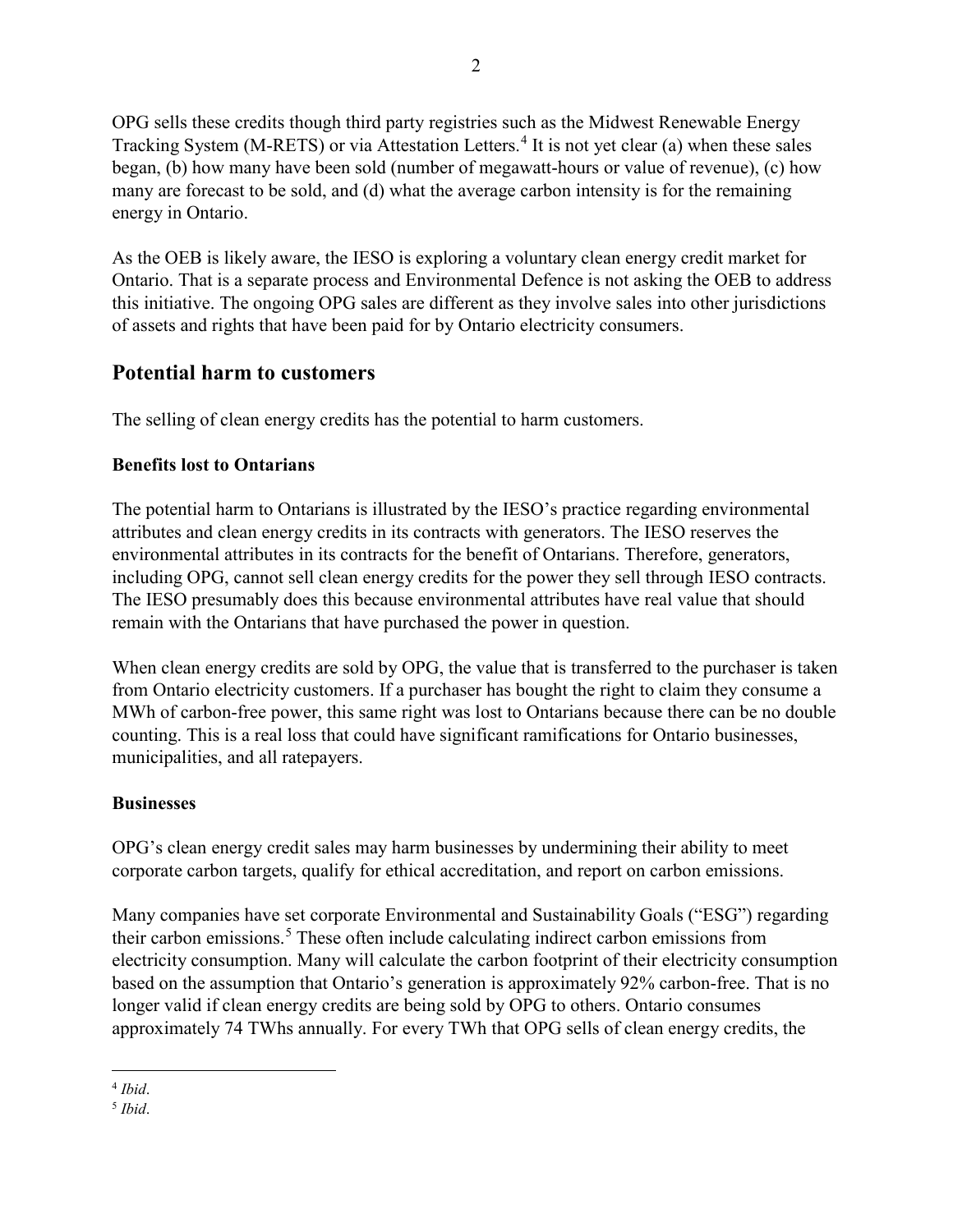remaining TWhs have a higher carbon intensity. Ontario businesses and credit purchasers cannot both rely on the same carbon-free energy and both claim the value of the associated carbon reductions. That would be double counting.

The concerns are even greater for carbon-related accreditation, such as ethical investment criteria. There are a variety of accreditations that include carbon-related criteria. Taking rights and value from Ontario electricity customers may cause problems for those trying to qualify.

Regardless of the magnitude of sales, businesses may encounter significant reporting problems. Those problems would arise for self-imposed corporate targets, external accreditation schemes, or other listing requirements. Without knowing how many credits have been sold as a proportion of Ontario's electricity output, it is not possible to calculate the carbon emissions arising from the power they consume while also avoiding double counting.

## **Municipalities**

Municipalities face similar issues. Many have passed climate plans that include reducing carbon emissions, including indirect emissions from the electricity they consume (i.e. "scope 2" emissions). Selling environmental attributes out from under these municipalities will undermine those efforts. They cannot claim to consume carbon-free power with respect to megawatt-hours that have been sold off.

Municipalities are also required to calculate and report their indirect "scope 2" emissions from electricity consumption under Ontario Regulation 507/18. It is unclear how that should be done in light of the clean energy credits without double counting.

### **Ontario's and Canada's carbon targets**

These clean energy credit sales may also undermine Ontario's and Canada's carbon targets. Canada's carbon targets are mandated by law and international treaty. It is unclear how these targets are impacted if a significant number of clean energy credits are being sold into the United States. Again, the value of the carbon reductions cannot be accounted for twice, once in each country.

### **Homeowners and the public good**

Ontario has gone to significant efforts to phase out coal power. This has a cost, and a corresponding value. Some unknown amount of that value is being lost to all Ontario electricity customers, including homeowners across the province who want to know they have an almostcarbon-free electricity grid. From a public interest perspective, to the extent that OPG sells credits into coal-burning jurisdictions, it is as if Ontario is back to burning coal by giving others an excuse to continue doing so.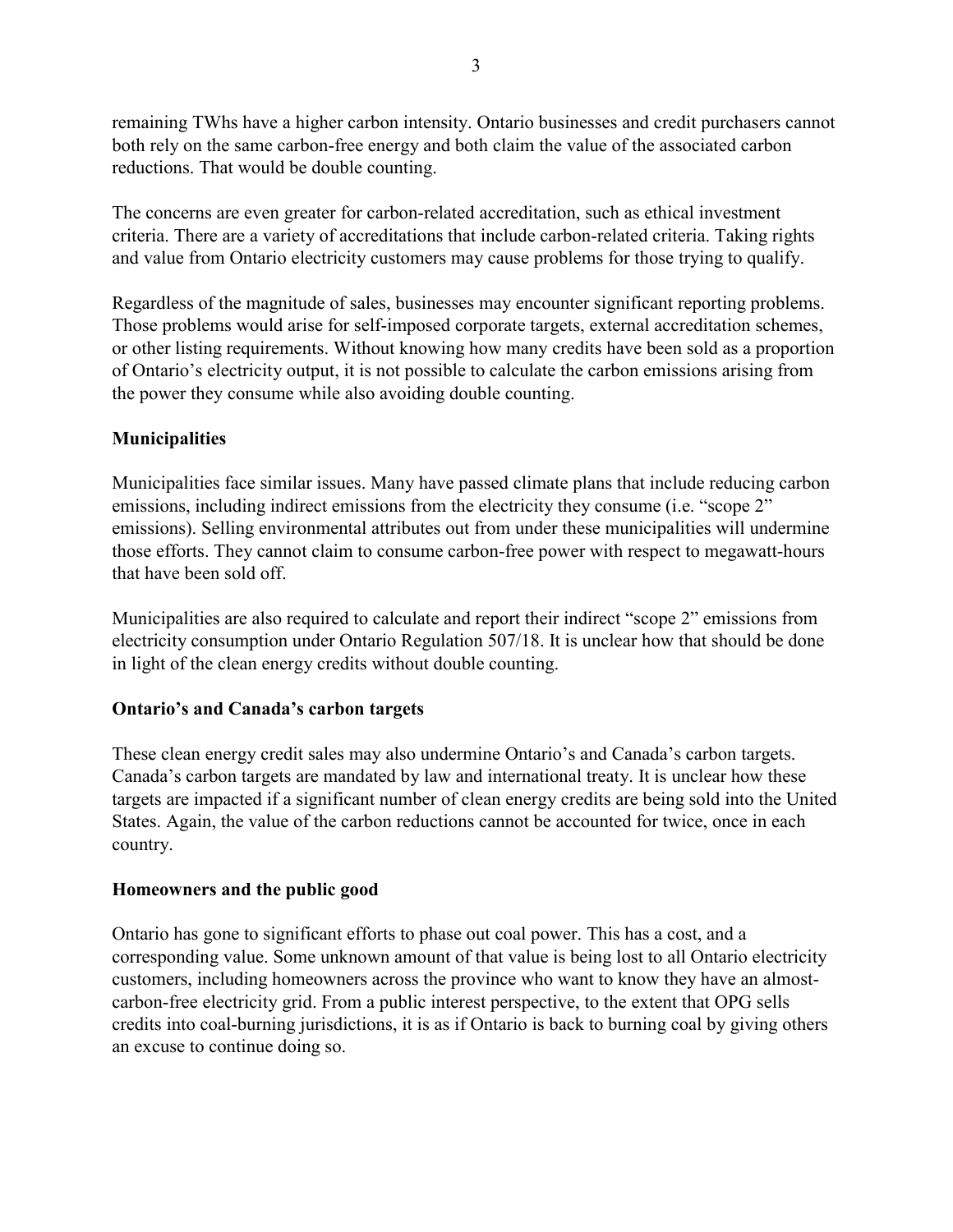## **OEB Jurisdiction**

As noted above, the IESO is responsible for determining whether OPG can sell clean energy credits with respect to its contracted generation facilities (i.e. non-regulated assets). With respect to OPG's assets prescribed under section 78.1 of the *Ontario Energy Board Act*, the OEB presumably has that responsibility. It clearly has that *jurisdiction* under s. 78.1(4) of the *Ontario Energy Board Act*, which grants the OEB the authority to include conditions in orders fixing the payment amounts to OPG.

Ontario ratepayers pay for OPG's regulated assets through amounts set by OEB orders under s. 78.1 of the *Ontario Energy Board Act*. The OEB's jurisdiction to include conditions in these orders must extend to conditions regarding the sale of environmental attributes and rights that Ontario customers have paid for.

In any event, if there is a disagreement regarding the OEB's responsibility or jurisdiction, that should be decided with the benefit of submissions from applicable stakeholders.

# **Issues and procedural pathways**

As noted above, Environmental Defence requests that the OEB re-open or institute a proceeding. We believe the following two issues should be explored:

- 1. It is appropriate for OPG to sell environmental attributes, credits, and/or rights with respect to the regulated assets funded by ratepayers?
- 2. If yes, how should the proceeds be accounted for and allocated?

The OEB could achieve this by instituting a new proceeding on its own motion under s. 78.1(5)(b) of the *Ontario Energy Board Act*.

Alternatively, the OEB could re-open the recently-decided OPG payment amounts proceeding (EB-2020-0290) under Rule 5.01. Under that rule, the OEB may grant all necessary relief where a party to a proceeding has not complied with a requirement of the Rules. In EB-2020-0290, OPG did not comply with Rule 16.02 because its application did not include the information required by the relevant filing guidelines.<sup>[6](#page-13-0)</sup> For instance, OPG's applications are required by s. 2.8.2 of the filing guidelines to include "other revenue" broken down by revenue source, including historic figures, a six-year forecast, and a detailed explanation of how the other revenues are attributed to the prescribed generation facilities.<sup>[7](#page-13-1)</sup> These key details with respect to clean energy credit revenue, both past and forecast, were not included in the application.

<span id="page-13-0"></span> <sup>6</sup> OEB, *Filing Guidelines for Ontario Power Generation Inc.; Setting Payment Amounts for Prescribed Generation Facilities*, July 27, 2007, Revised November 11, 2011.

<span id="page-13-1"></span><sup>7</sup> *Ibid*. at s. 2.8.2.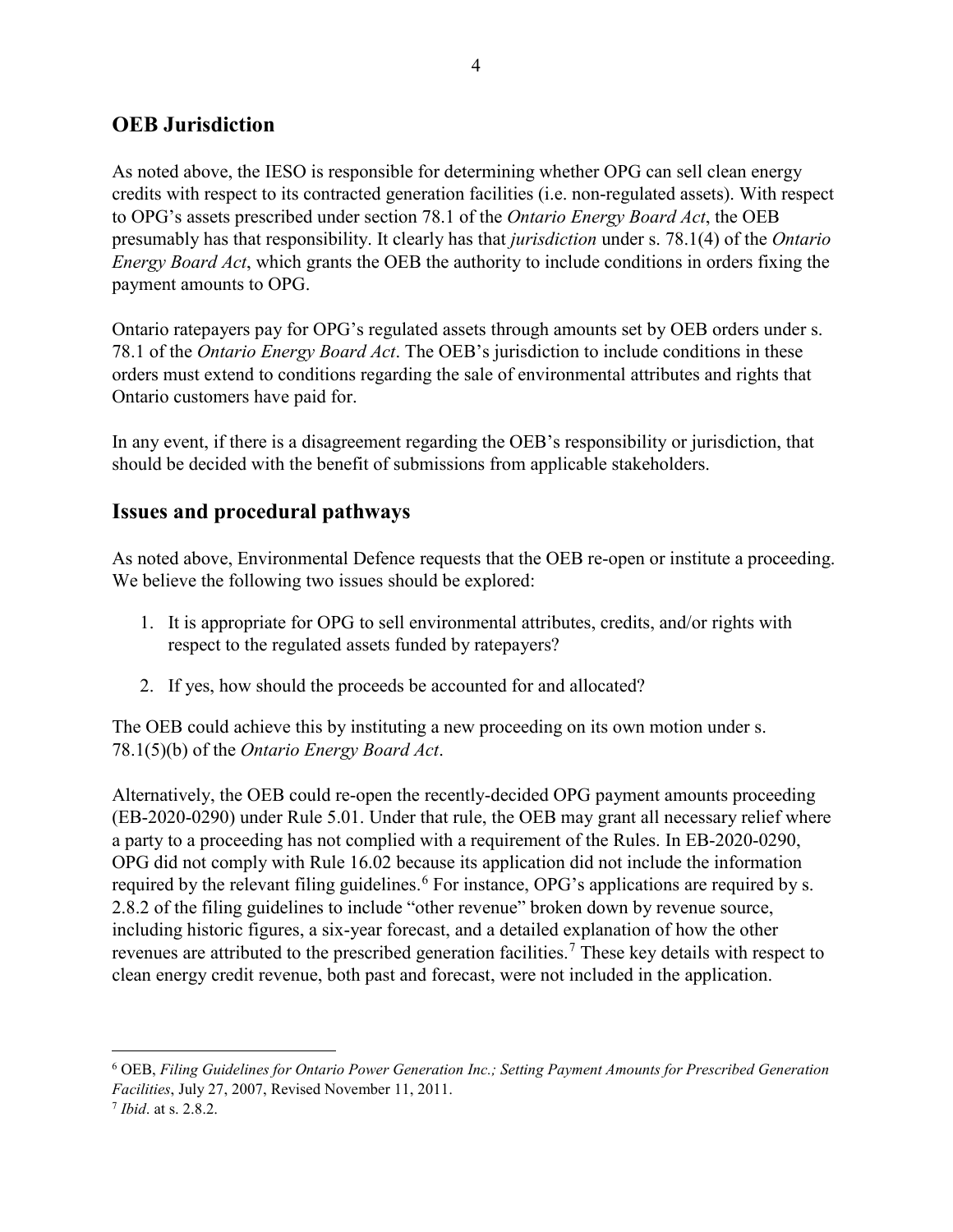We do not wish to suggest any ill intent on the part of OPG. We assume noncompliance was due to an inadvertent oversight. OPG is a large organization and regulatory staff may not have turned their minds to this issue. For relief to flow from s. 5.01 of the Rules, no bad faith is required. In our submission, the OEB should simply consider whether there was noncompliance and whether the relief in question is in the best interests of customers. We believe the answer is clearly yes to both of those questions.

The applicant did not provide details of its ongoing clean energy credit sales, including the historic and forecast revenue amounts, as required by the filing guidelines. It if had, multiple parties would have explored the issue and made submissions on appropriate OEB directions. If the OEB decides against instituting a new proceeding, the appropriate relief would be to re-open EB-2020-0290 with the sole purpose of exploring clean energy credit issues.

# **Urgency and efficiency**

This matter cannot wait until the next OPG application. Without more details now, Ontario businesses and municipalities may be unable to calculate and report on the indirect emissions from their electricity consumption. More concerning is that these sales presumably cannot be "undone" and as such the value of the clean energy benefits are permanently lost to Ontario consumers.

Furthermore, there is no need to wait. In our view, an oral hearing would not be required, and therefore these issues can be addressed in a focused, timely, and highly efficient manner.

Thank you for considering this request.

Yours truly,

Kent Elson

cc: Parties in EB-2020-0290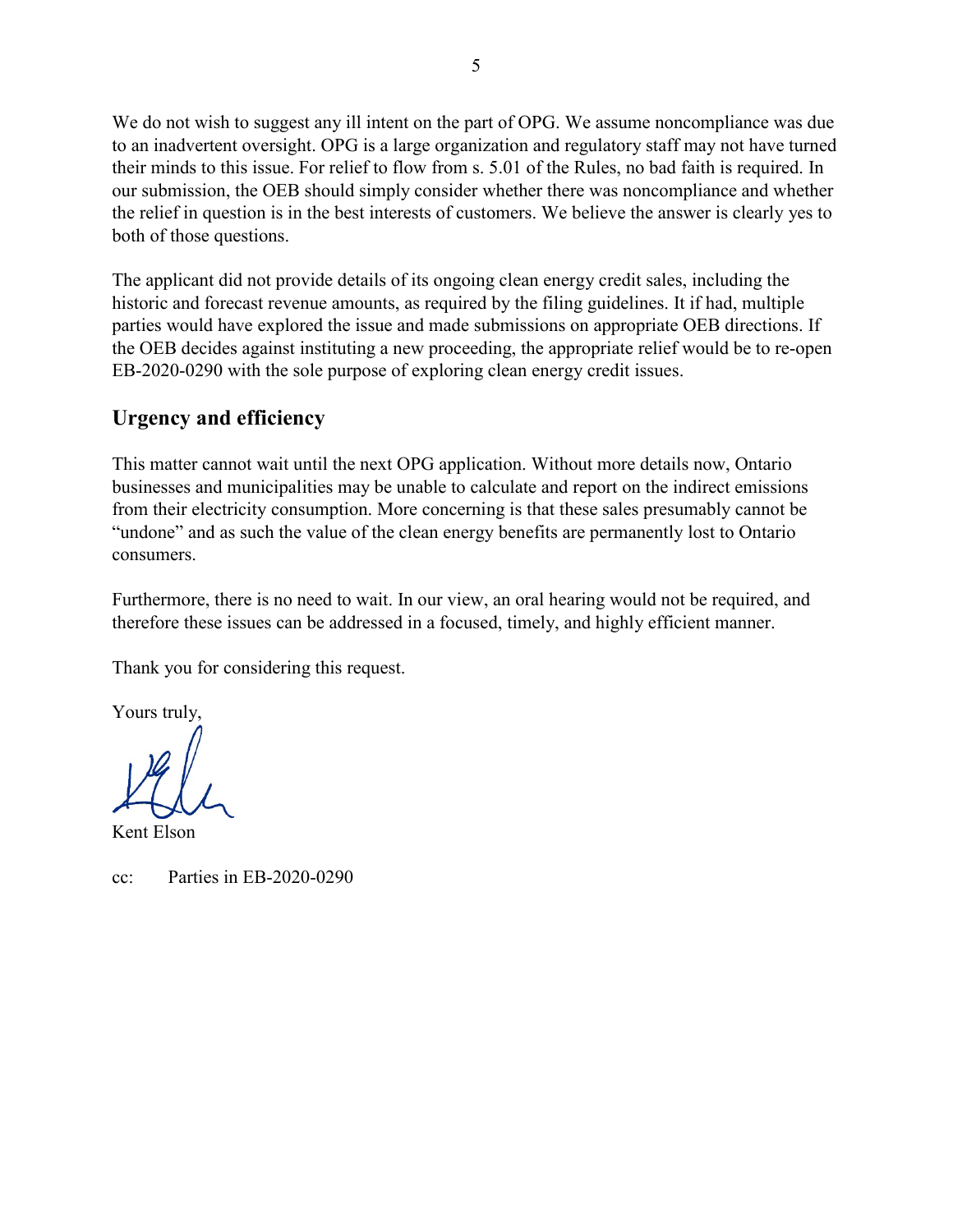

700 University Avenue, Toronto, ON M5G 1X6 416-592-2976 saba.zadeh @**opg.com**

May 6, 2022

**BY EMAIL**

Ms. Nancy Marconi **Registrar** Ontario Energy Board 27th Floor - 2300 Yonge Street Toronto, ON M4P 1E4

Dear Ms. Marconi:

### **Re: Ontario Power Generation Inc. ("OPG") – Clean Energy Credits**

This correspondence is in response to the letter of Environmental Defence dated May 2, 2022, in which Environmental Defence requests that the Ontario Energy Board (the "OEB") reopen proceeding EB-2020-0290 or institute a new proceeding on its own motion to consider the appropriateness of OPG selling environmental attributes, credits or rights (collectively "Clean Energy Credits") and the treatment of any proceeds arising therefrom. Environmental Defence premised its request on two assertions: (i) in submitting its EB-2020-0290 application, OPG did not comply with the OEB's Filing Guidelines, as required by OEB Rule 16.02, because it did not include revenues from the sale of Clean Energy Credits in "non-energy revenues," and (ii) the OEB has jurisdiction under section 78.1 of the *Ontario Energy Board Act* (the "OEB Act") to impose conditions on the sale of Clean Energy Credits.

In OPG's view, neither of the above assertions is correct and the OEB should not entertain either of Environmental Defence's procedural requests.

The determination of how revenues from Clean Energy Credits sales will either flow back to ratepayers or be used to support future clean energy projects will be based on developing government policy direction, which is expected to issue following the conclusion of the Independent Electricity System Operator's ("IESO") ongoing stakeholder engagement to develop a Clean Energy Credit registry.

Revenues from Clean Energy Credits sales are currently included in OPG's overall revenues and are expected to be subject to any registry established by the IESO. OPG's sales of Clean Energy Credits derived from its hydroelectric assets have yielded immaterial revenues to date (e.g., approximately \$6M in total over the 2019-2021 period).

Given that OPG's hydroelectric payment amounts were frozen pursuant to O. Reg 53/05, EB-2020- 0290 did not consider changes to either hydroelectric costs or revenues. As such, OPG led no evidence on hydroelectric costs or non-energy revenues, including the immaterial revenues derived from Clean Energy Credit sales. Instead, the EB-2020-0290 proceeding addressed the calculation of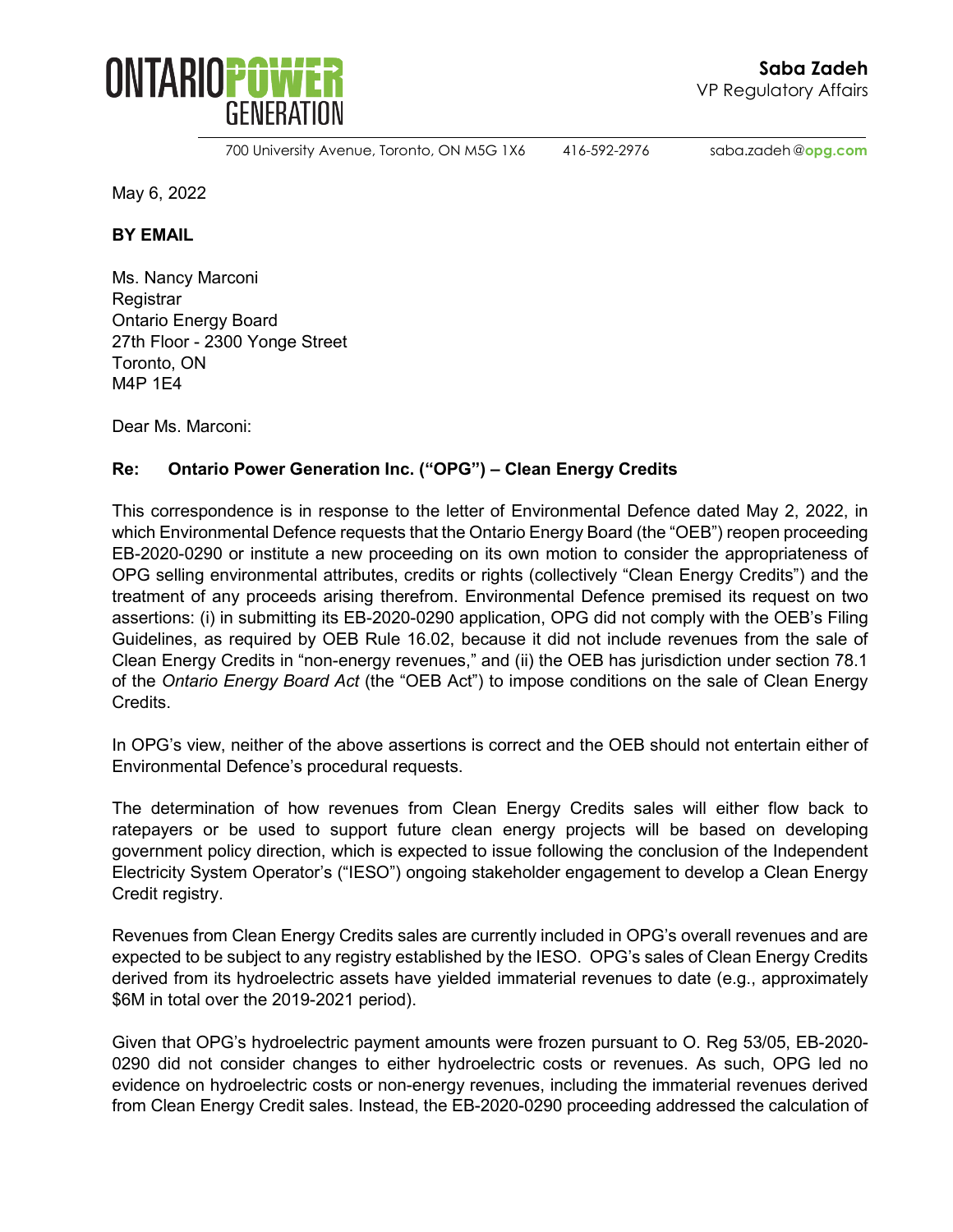

700 University Avenue, Toronto, ON M5G 1X6 416-592-2976 saba.zadeh @**opg.com**

OPG's nuclear payment amounts. At no time prior to the resolution of the EB-2020-0290 application and the issuance of the resulting payment amounts order did OPG sell or contemplate selling Clean Energy Credits related to its prescribed nuclear assets. Therefore, the evidence in EB-2020-0290 was proper and complete and no update was required under Rule 11.02.

With respect to the OEB's jurisdiction, Environmental Defence relies on section 78.1(4) of the OEB Act, which provides:

The Board shall make an order under this section in accordance with the rules prescribed by the regulations and may include in the order conditions, classifications or practices, including rules respecting the calculation of the amount of the payment.

Environmental Defence only focuses on the wording that the OEB may impose conditions in a payment amounts order issued under section 78.1. However, these conditions are not limitless and must be consistent with the statutory framework and authority granted to the OEB under the OEB Act. Section 78.1 requires the OEB to establish payment amounts that are just and reasonable. Section 78.1(4) provides the OEB with the broad discretion to "include in the order conditions … respecting the calculation of the amount of the payment."

If in a future application, OPG forecast revenues from the sale of Clean Energy Credits derived from a prescribed asset that is within the OEB's authority to establish payment amounts, it would be within the ambit of section 78.1(4) to consider these revenue. However, Environmental Defence's request that the OEB consider the merits of Clean Energy Credits in general or the general registration, administration, authorization or permission to sell Clean Energy Credits, is beyond the ambit of section 78.1(4).

Given that there are no payment amount consequences arising from the sale of Clean Energy Credits by OPG related to its hydroelectric business to date and OPG's approved nuclear payment amounts remain just and reasonable, there is no basis to adopt either of Environmental Defence's procedural requests and therefore they should be denied.

Respectfully submitted,

Sabazadeh

Saba Zadeh

cc: Charles Keizer, Torys LLP Aimee Collier, OPG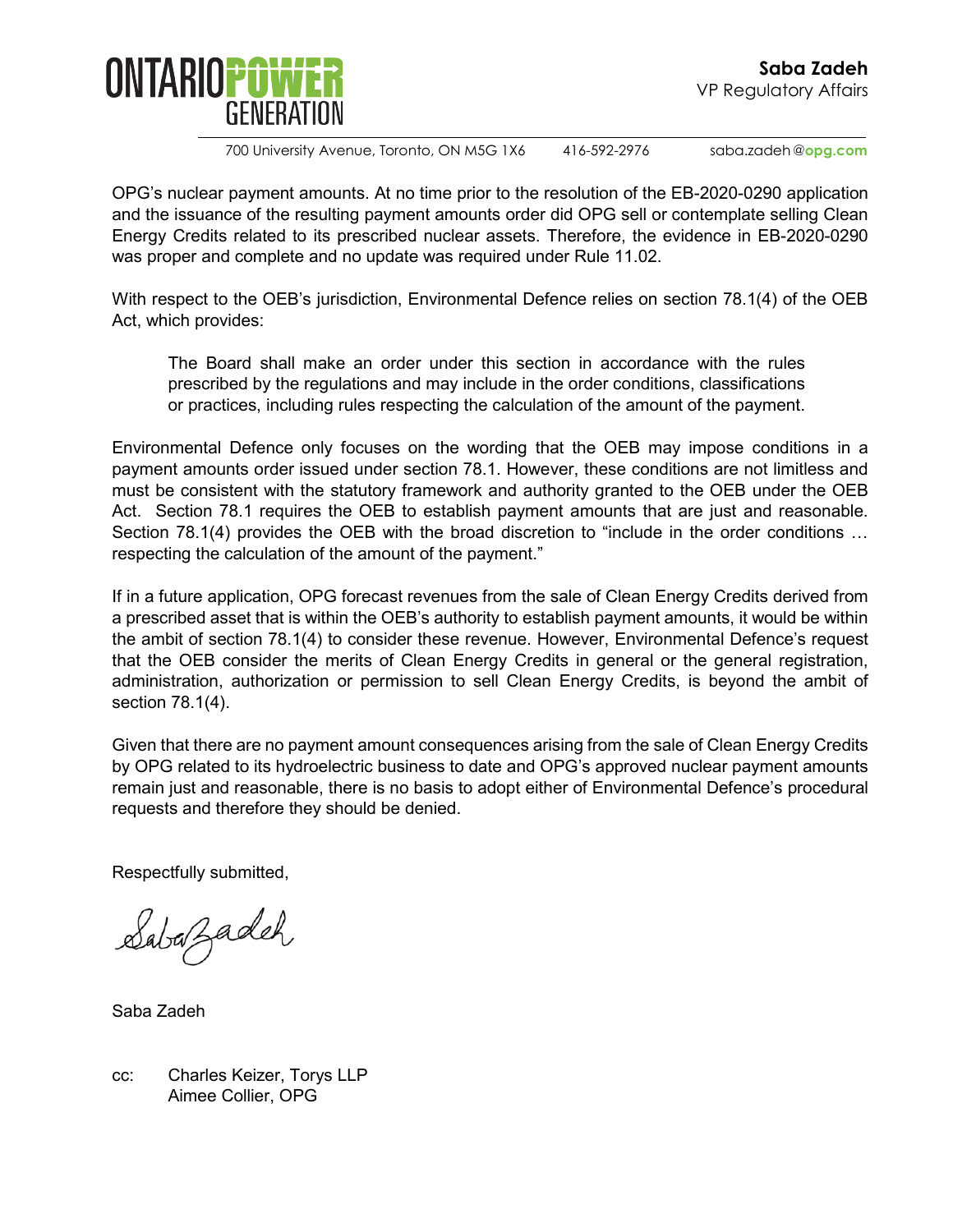

May 6, 2022

## **BY EMAIL AND RESS**

**Nancy Marconi** Registrar Ontario Energy Board 2300 Yonge Street, Suite 2700, P.O. Box 2319 Toronto, Ontario M4P 1E4

Dear Ms. Marconi:

### **Re: Ontario Power Generation Clean Energy Credits**

I am writing in response to OPG's letter of today's date regarding its sales of Clean Energy Credits. OPG argues that the OEB should not explore OPG's past or future sales of clean energy credits arising from its OEB-rate-regulated assets on the basis that (a) they are immaterial, (b) disclosure was not required in EB-2020-0290, and (c) the OEB lacks jurisdiction. None of these arguments have merit.

### **Materiality**

OPG argues that the OEB need not explore this issue because OPG's sales of clean energy credits have yielded "immaterial revenues" in the amount of \$6 million. This is an overly narrow understanding of materiality for the following reasons:

- **Volumes:** Sales of \$6 million may equate to significant volume of electricity. If OPG is selling unbundled credits, the price may be in the range of \$[1](#page-17-0) per  $MWh.$ <sup>1</sup> Therefore, the revenues could equate to approximately 6,000,000 MWh of clean energy credits. That is almost 10% of the output of OPG's nuclear and hydroelectric generating facilities. [2](#page-17-1) Even a much lower volume would be material.
- **Impact on emissions intensity:** Sales of a non-trivial number of MWhs of Clean Energy Credits will have an impact on the emissions intensity of the remaining electricity, which may be important for entities that track and report on their secondary emissions from electricity use.

<span id="page-17-0"></span> <sup>1</sup> United States Environmental Protection Agency, *Unbundle Electricity and Renewable Energy Certificates*, https://www.epa.gov/lmop/unbundle-electricity-and-renewable-energy-certificates

<span id="page-17-1"></span><sup>2</sup> Ontario Power Generation, *2020 Annual Report*, https://www.opg.com/documents/2020 annual-report-pdf/, p. 57.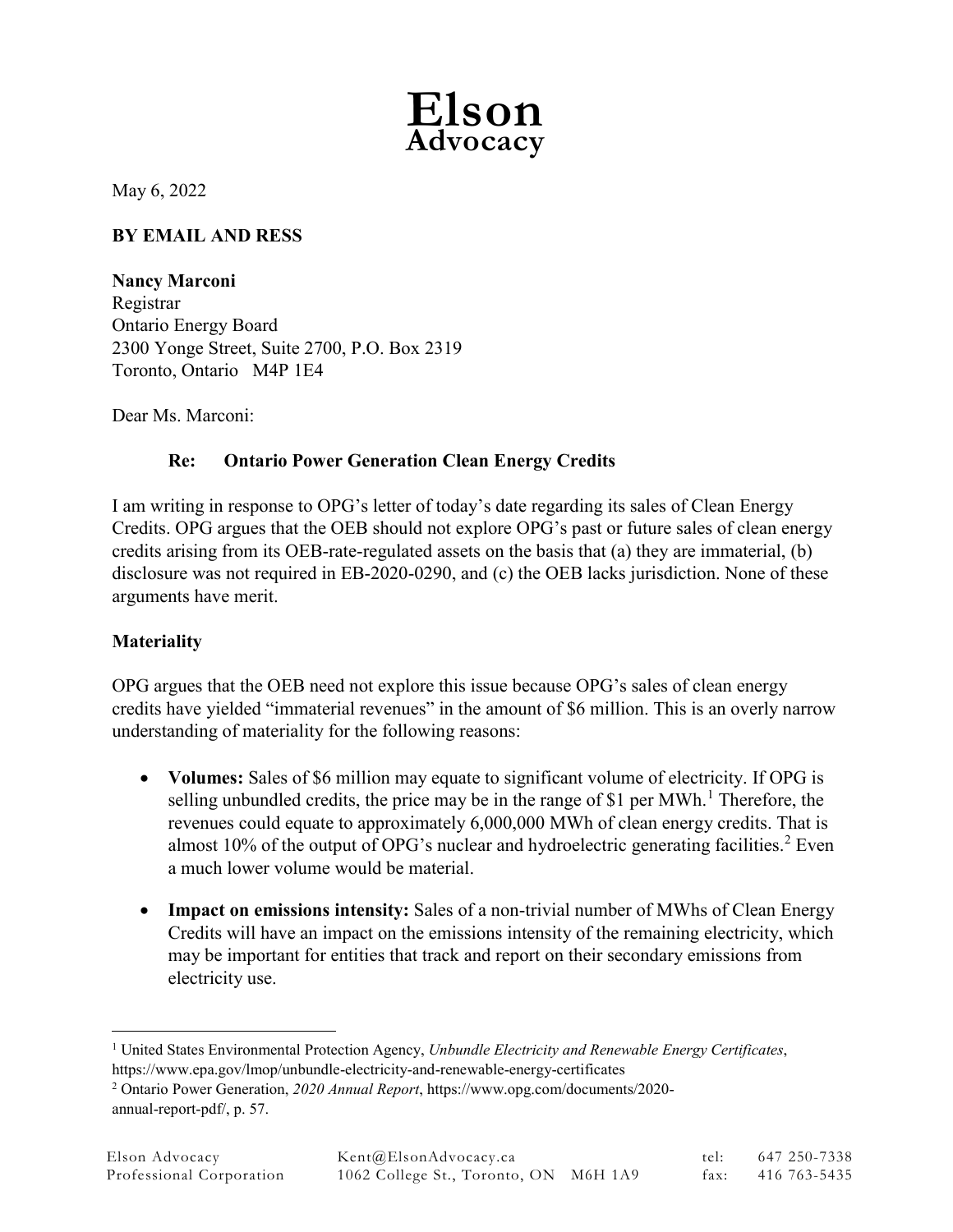- **Value to customers:** The value lost to OPG's customers may well be significantly more than \$6 million.
- **Dollar value:** Revenue of \$6 million is not below any OEB-mandated materiality threshold. Nor does it appear to be below an OPG threshold. In its pre-filed evidence in EB-2020-0290, OPG listed various "other revenue" items that were well below \$6 million, including past and forecast figures.<sup>[3](#page-18-0)</sup>
- **Future value:** The value and volume of ongoing and future sales are relevant, not only the past sales. OPG does not indicate what these will be in its letter. However, it has stated publicly that "OPG has seen a strong increase in interest, and uptick in sales."<sup>[4](#page-18-1)</sup>
- **Reporting barriers:** The sales of clean energy credits can make it impossible for municipalities and businesses to accurately report on their secondary emissions from electricity consumption without double counting even if the volume of sales is modest. See my letter of May 2, 2022 for details.

Finally, OPG has not addressed the concerns outlined in our letter of May 2, 2022 about the potential impacts of these sales on businesses, municipalities, and homeowners. These potential impacts are material and warrant further exploration from the OEB.

## **Disclosure Obligations in EB-2020-0290**

OPG argues that it was not required to notify the OEB of its past clean energy credit sales nor its future proposed sales in EB-2020-0290 as it did not "sell or contemplate selling Clean Energy Credits related to its prescribed nuclear assets" at the relevant time. However, this is inconsistent with publicly available information. For instance, on January 26, 2022, the President and CEO of OPG, Ken Hartwick, is quoted as stating as follows:

OPG has seen a strong increase in interest, and uptick in sales, for environmental attributes from our non-emitting hydroelectric and **nuclear facilities**. The government's proposed centralized CEC registry is a significant step that will benefit ratepayers and support Ontario electricity consumers wishing to track and report on their emissions goals.<sup>[5](#page-18-2)</sup>

This statement was made before the final order in EB-2020-0290.<sup>[6](#page-18-3)</sup> More importantly, it is surely the case that the President and CEO of OPG does not make public statements like that without significant discussions and investigations by OPG staff. It is hard to imagine that OPG would not have at least contemplated sales of clean energy credits associated with its nuclear assets, if not

<span id="page-18-0"></span> <sup>3</sup> OPG, Exhibit G2, Tab 1, Schedules 1 and 2 (see, for example, ancilliary services sales to the IESO).

<span id="page-18-1"></span><sup>4</sup> News Release, January 26, 2022, https://news.ontario.ca/en/release/1001486/new-ontario-clean-energy-registrywill-make-province-even-more-attractive-for-investment.

<span id="page-18-2"></span><sup>5</sup> *Ibid.*

<span id="page-18-3"></span><sup>6</sup> EB-2020-0290, OEB, Payment Amounts Order, January 27, 2022.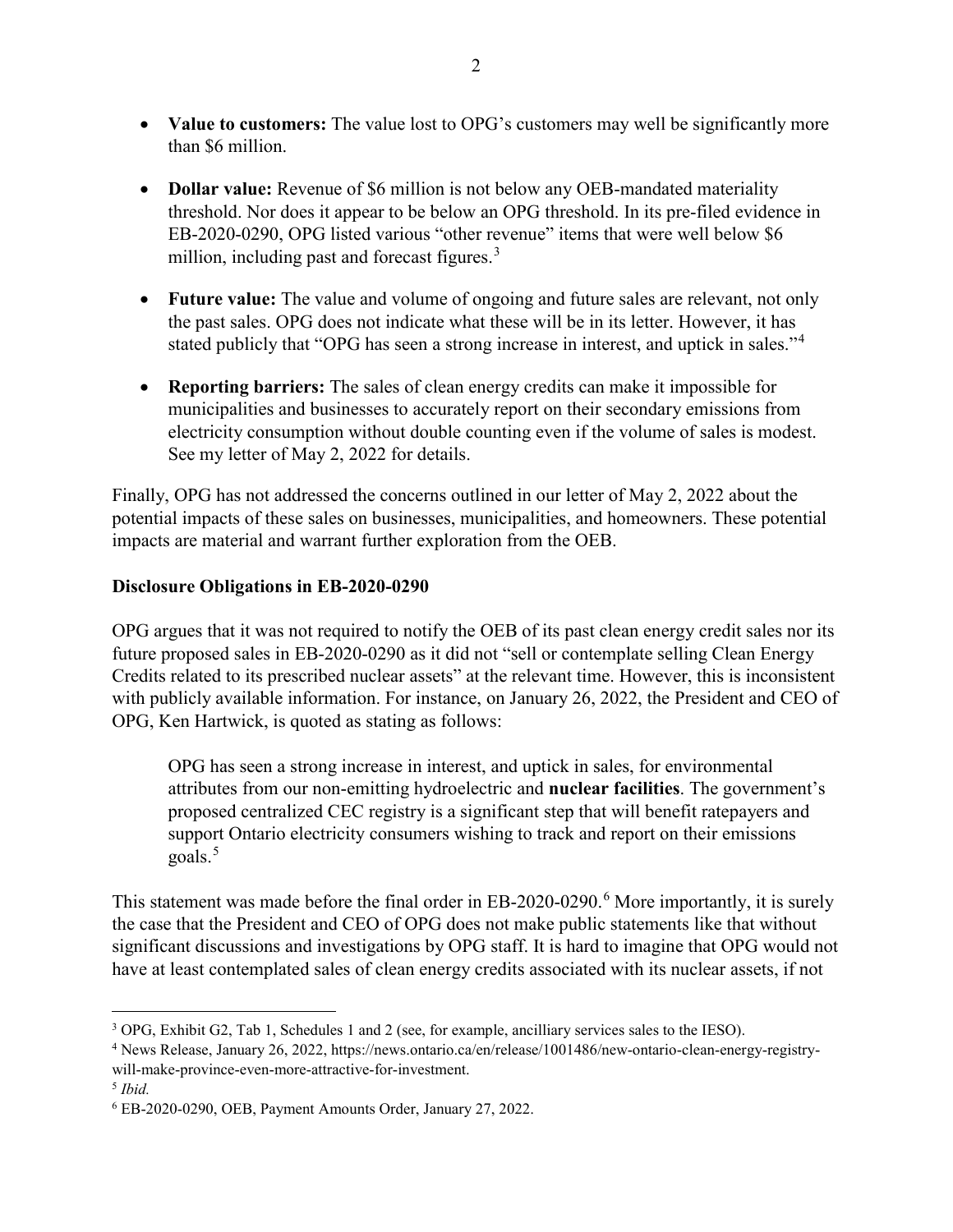already sold them, long before the conclusion of EB-2020-0290. Even if this information was not known at the outset, it should have been provided to the OEB and intervenors as an update under Rule  $11<sup>7</sup>$  $11<sup>7</sup>$  $11<sup>7</sup>$ 

Moreover, OPG is incorrect in concluding that its sales of credits from its hydroelectric facilities were irrelevant. O. Reg. 53/05 only froze the "base payment" for hydroelectric facilities while explicitly stating that this "does not affect any authority of the Board to approve … the establishment of or changes to deferral or variance accounts relating to the hydroelectric facilities."<sup>[8](#page-19-1)</sup> These hydroelectric issues were explicitly included in the Issues List under issue 13.<sup>[9](#page-19-2)</sup> In the very least, details about clean energy credits arising from hydroelectric facilities were relevant to whether the OEB should create a new deferral or variance account for this revenue or adjust an existing account to the same end.

More broadly, OPG appears to take a view of materiality that is overly narrow and technical. Adopting it could set a bad precedent for OEB proceedings. The OEB relies on applicants to disclose relevant information and updates in proceedings. Although the OEB outlines specific items, such as "other revenues," it also requires, more generally, that applicants provide relevant information that could inform the OEB's decision-making. These past, ongoing, and future sales are captured both by the specific requirement to disclose other revenues and the overriding obligation to provide information that could inform the OEB's decision-making.

## **OEB Jurisdiction**

OPG incorrectly asserts that the OEB has no jurisdiction to consider the issues raised by Environmental Defence. The scope of the OEB's jurisdiction should be decided with the benefit of submissions from the relevant stakeholders and a factual record. In any event, OPG's submissions on this issue are clearly wrong.

OPG argues that the OEB is only allowed to include conditions in its orders if they concern the calculation of the payment amount. This is based on a misquotation of section 78.1(4) of the *Ontario Energy Board Act*. OPG states as follows: "Section 78.1(4) provides the OEB with the broad discretion to 'include in the order conditions … respecting the calculation of the amount of the payment.'" OPG incorrectly omits the key portions of the section relevant to its meaning. The full section reads as follows:

The Board shall make an order under this section in accordance with the rules prescribed by the regulations and **may include in the order conditions**, classifications or practices, **including rules respecting the calculation of the amount of the payment**. [10](#page-19-3)

<span id="page-19-0"></span> <sup>7</sup> OEB Rules of Practice and Procedure, Rule 11.

<span id="page-19-1"></span> $8$  Ontario Regulation 53/05, s. 6(3).

<span id="page-19-2"></span><sup>9</sup> EB-2020-0290, OEB, *Decision on Issues List,* May 20, 2021.

<span id="page-19-3"></span><sup>10</sup> *Ontario Energy Board Act*, s. 78.1(4).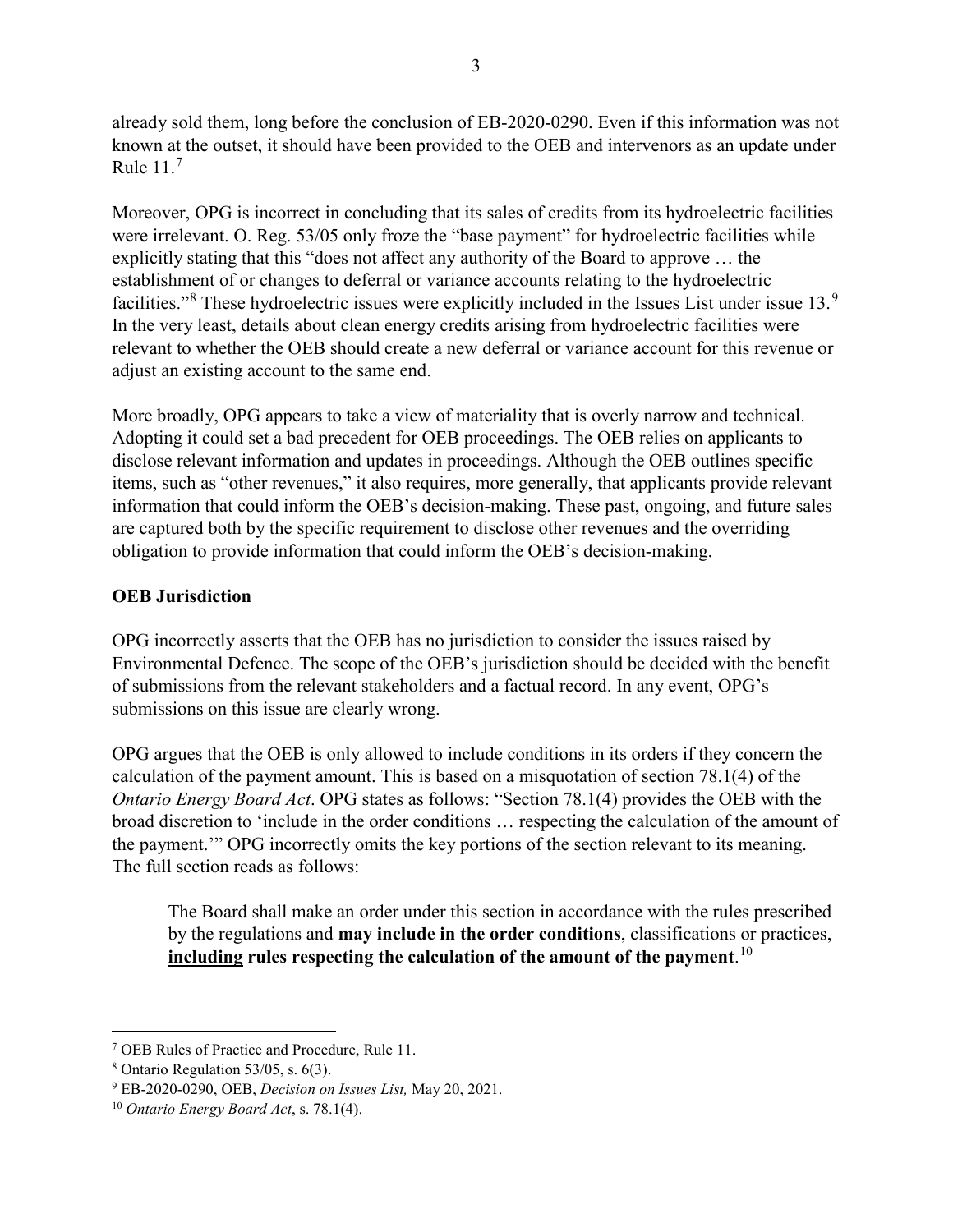The jurisdiction to include conditions is not limited to calculation issues as OPG suggests. It *includes* conditions regarding calculations issues.

Furthermore, OPG's description of the OEB's jurisdiction is completely at odds with the conditions that the OEB has included in orders in the past. For instance, the filing guidelines list 17 conditions from a previous payment order issued by the OEB, all or most of which would have been beyond the OEB's jurisdiction based on OPG's assertion that only calculation issues can be addressed in conditions. [11](#page-20-0)

Ontario ratepayers pay for OPG's regulated assets through amounts set by OEB orders under s. 78.1 of the *Ontario Energy Board Act*. The OEB's jurisdiction to include conditions in these orders must extend to conditions regarding the sale of environmental attributes and rights that Ontario customers have paid for, particularly where those sales could have significant impacts on customer interests as outlined in our letter of May 2, 2022.

Finally, OPG asserts that "the determination of how revenues from Clean Energy Credits sales will either flow back to ratepayers or be used to support future clean energy projects will be based on developing government policy direction." That is not accurate for a number of reasons. First, Environmental Defence has raised concerns about OPG's sales into other jurisdiction, both past and future. The potential Ontario market is completely different, and would at least initially be limited to "the trading of credits within Ontario."<sup>[12](#page-20-1)</sup> Second, the government may or may not decide to pursue an Ontario market. Third, the creation of an Ontario market likely would not address the past and ongoing sales by OPG outside that market.

## **Proceeding Needed**

OPG's letter raises a number of issues that are best addressed via a short and efficient re-opening of EB-2020-0290 or a short and efficient new hearing. A proper process would allow for an appropriate canvassing of the facts and the law based on the input of relevant stakeholders. In contrast, declining to explore the issue through a proceeding would require the OEB to make determinations without that input and based on incomplete information.

Take, for instance, the facts. On April 20, 2022, I wrote to OPG's Vice President of Regulatory Affairs, Ms. Zadeh, requesting more information on these clean energy credit sales. In particular, I requested the "amount sold thus far and a rough forecast to 2026 (\$ and TWh), broken down by hydro and nuclear." I have yet to receive a response. We now have OPG's letter indicating sales of \$6 million from 2019-2021. But we still do not know the volume (TWh), the sales prior to 2019 (if any), or the amounts expected in 2022 and onward for hydroelectric or nuclear. Nor have intervenors had an opportunity to test OPG's assertions about the lack of nuclear-related

<span id="page-20-0"></span> <sup>11</sup> OEB, *Filing Guidelines for Ontario Power Generation Inc.; Setting Payment Amounts for Prescribed Generation Facilities*, July 27, 2007, Revised November 11, 2011, p. 2-5.

<span id="page-20-1"></span><sup>&</sup>lt;sup>12</sup> Letter from the Ministry of Energy to IESO, January 26, 2022, p. 2 (https://www.ieso.ca/-

<sup>/</sup>media/Files/IESO/Document-Library/corporate/ministerial-directives/Letter-from-the-Minister-of-Energy-20220126.ashx).